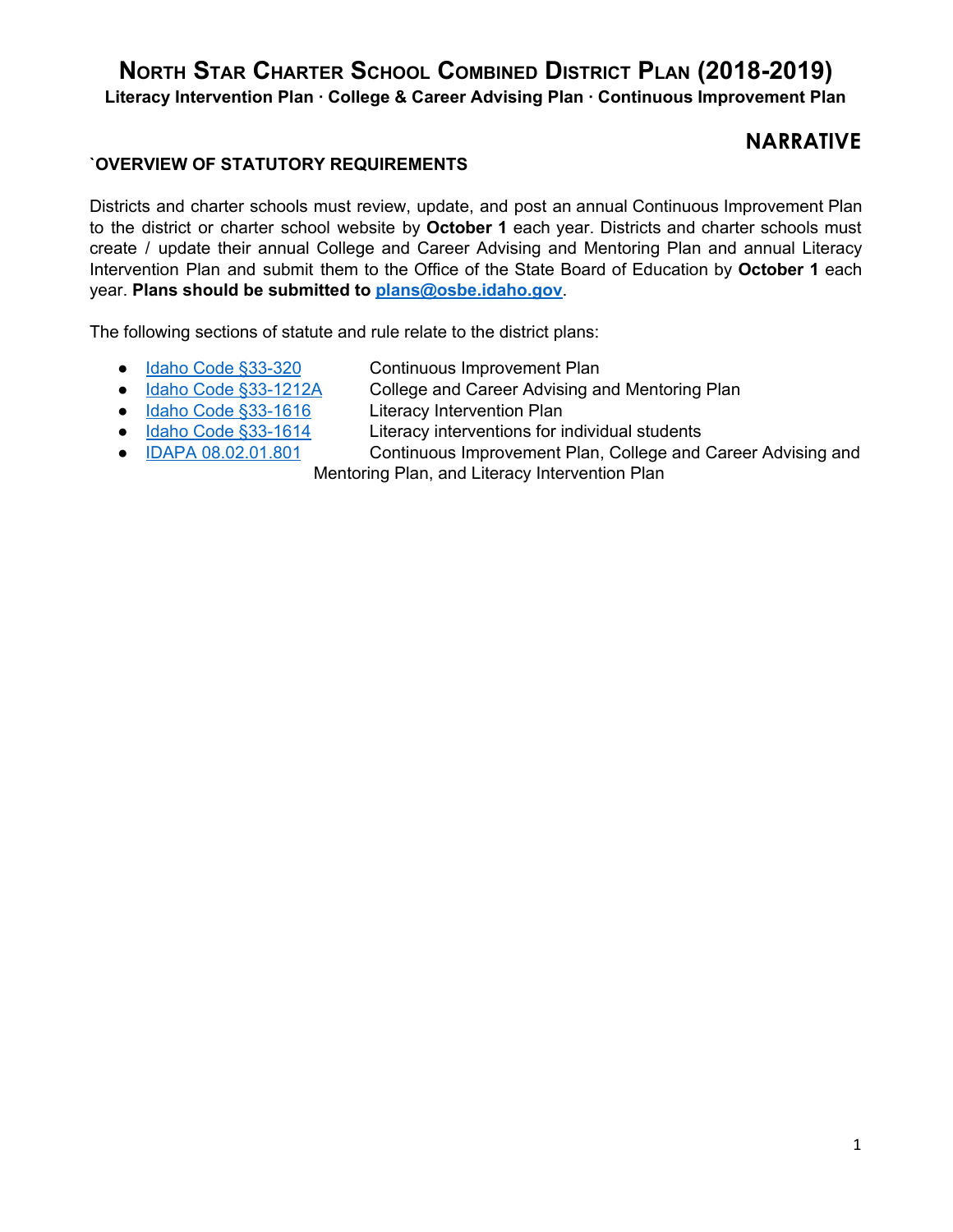## **NARRATIVE**

**Literacy Intervention Plan**

| <b>School District</b> | #493 | Name: North Star Charter School |
|------------------------|------|---------------------------------|
|------------------------|------|---------------------------------|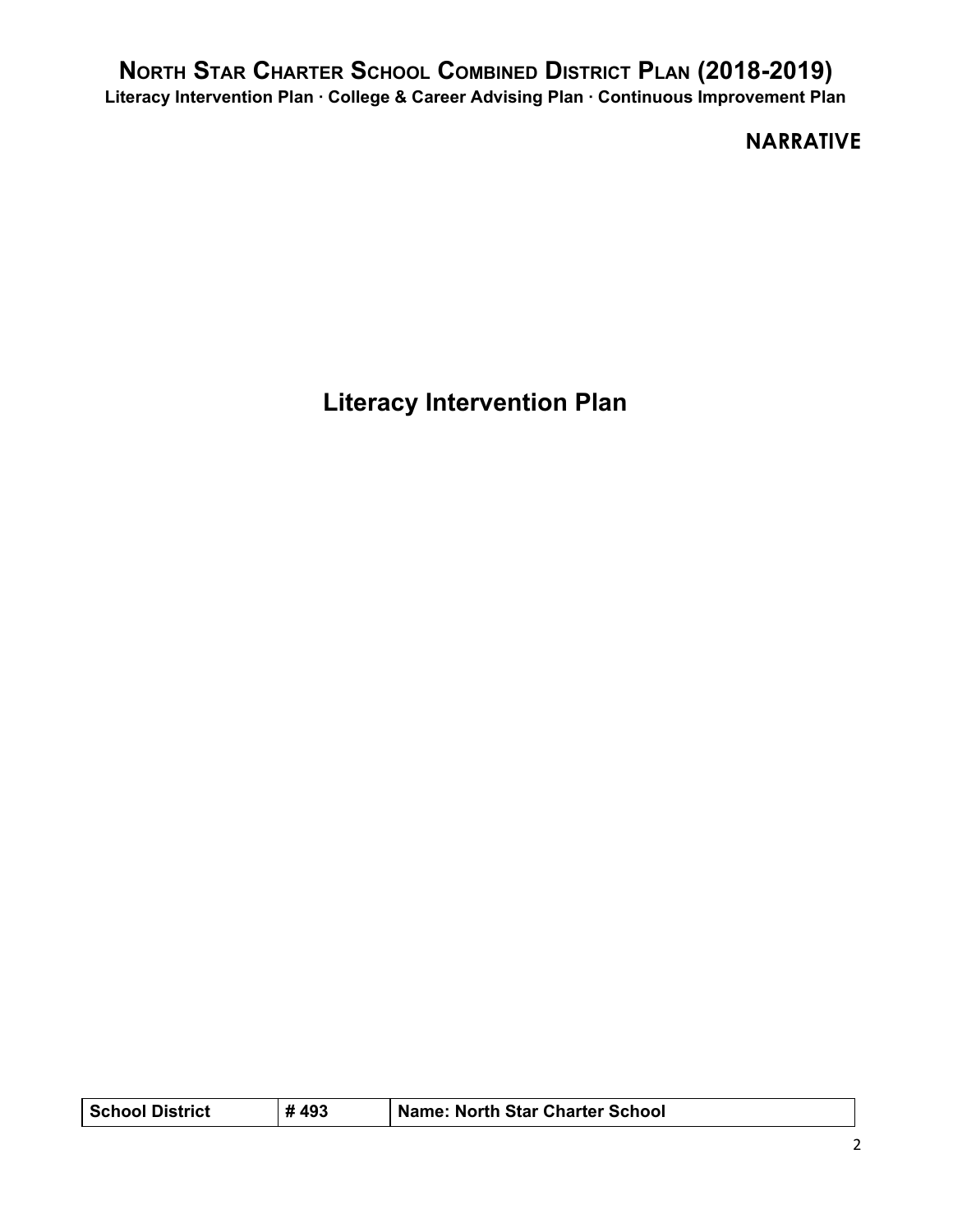**Literacy Intervention Plan · College & Career Advising Plan · Continuous Improvement Plan**

### **NARRATIVE**

| Superintendent      | Name: Melissa Andersen                 | Phone: 208-939-9600 |  |  |  |
|---------------------|----------------------------------------|---------------------|--|--|--|
|                     | E-mail: mandersen@northstarcharter.org |                     |  |  |  |
| <b>Plan Contact</b> | Name: Shay Davis                       | Phone: 208-939-9600 |  |  |  |
|                     | E-mail: sdavis@northstarcharter.org    |                     |  |  |  |

**Instructions:** This section meets one of the Continuous Improvement Plan requirements. Please provide your school district / charter school mission statement and vision statement in this section. You may also provide additional information such as beliefs, philosophy, or overarching goals (all optional).

### **Mission and Vision - REQUIRED**

### **North Star Charter School Mission Statement:**

*North Star Charter School provides students a world-class education characterized by a safe, supportive and structured learning climate that encourages high academic achievement, intellectual confidence, leadership and virtuous citizenship.*

This mission represents our belief that all of our students will receive an education that prepares them to handle the issues of the 21<sup>st</sup> century world by equipping them to think critically and creatively and gain confidence in their skills and knowledge, resulting in citizen leaders with virtue. They will achieve this through the "North Star Way":

- **Students:** We believe all of our students deserve and can benefit from the educational programs we offer. We are a public, K-12, tuition free charter school.
- **World-Class:** We are an International Baccalaureate (IB) school. We engage students in exploration and discovery of their 21<sup>st</sup> century world through the IB Diploma program, learning a second language, surveying music or art, and investigating global entrepreneurship.
- **Safe, Supportive and Structured:** We help our students become virtuous citizens. Our elementary program prepares students both morally and in conduct, for the leadership, service and hard work of our secondary and IB diploma programs. We provide a safe learning environment allowing students to focus on a challenging curriculum and accelerated learning
- **High Academic Achievement:** We believe that all students can meet high expectations and overcome obstacles that seem insurmountable. We equip students to think critically and creatively and gain confidence in their skills and knowledge. All students in all grades strive to be "college-ready".
- **Community:** We are students, teachers, staff, parents, and Directors of the North Star Charter School community. We focus on a shared vision of educational excellence and

character development. We strive to understand our unique roles in that common vision. We all have a responsibility to educate NSCS students.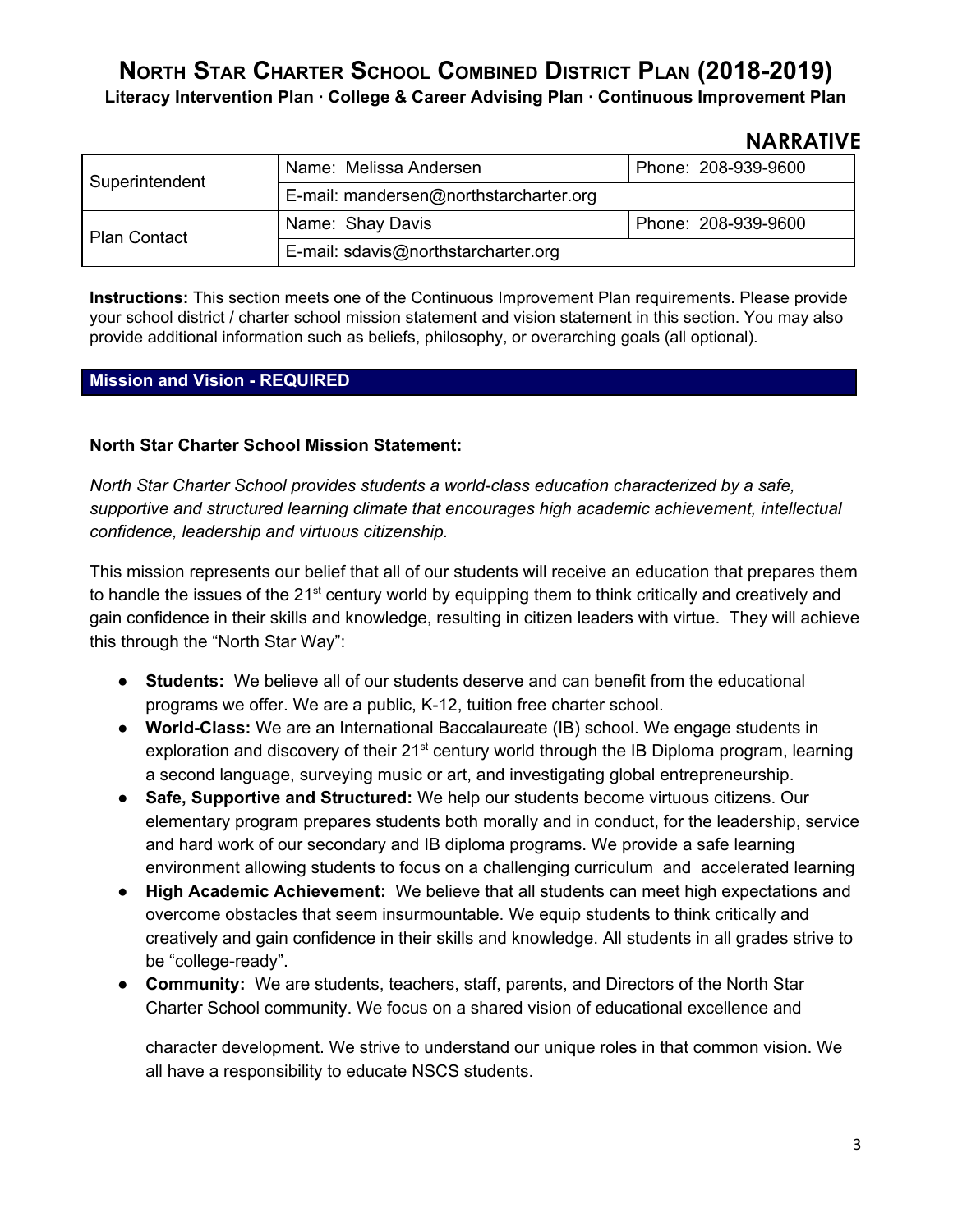**NARRATIVE**

### **North Star Charter School Vision Statement:**

North Star students will mature as confident architects of their future and thrive at every level of their *education and careers.*

This vision guides North Star Charter School to:

- Forge "high performance" principles into a stellar public education.
- Ignite in our students a passion for critical and creative thinking balanced with a deep ability for self-reflection.
- Fuel a vision of perseverance, compassion and depth of character that empowers our students to flourish in their community, nation and world.

By "high performance" we mean having a universal and pointed focus on accelerated educational expectations for all students. In aligning curriculum from K through  $12<sup>th</sup>$  grades, high standards for teaching and learning can be achieved. We promote and train effective teachers and leaders that use the powerful tools of collaboration and communication to unite the whole NSCS community.

**Instructions:**  This section meets one of the Continuous Improvement Plan requirements. Please provide demographics data using the table below. We encourage you to specify when the data is from and to use data from similar times of year so that it can be compared across years (most districts provide demographics data based on fall enrollment information, but this is not required). You are welcome to revise the table to provide demographics data for additional years if you would like. If there is additional contextual information about your demographics that you believe will help readers understand the students you serve (or that represent substantial changes in your demographics), we encourage you to provide that below the table (optional).

### **Demographic Analysis - REQUIRED**

|      | 2017-2018 | 2018-2019 |
|------|-----------|-----------|
| Male | 49%       | 50%       |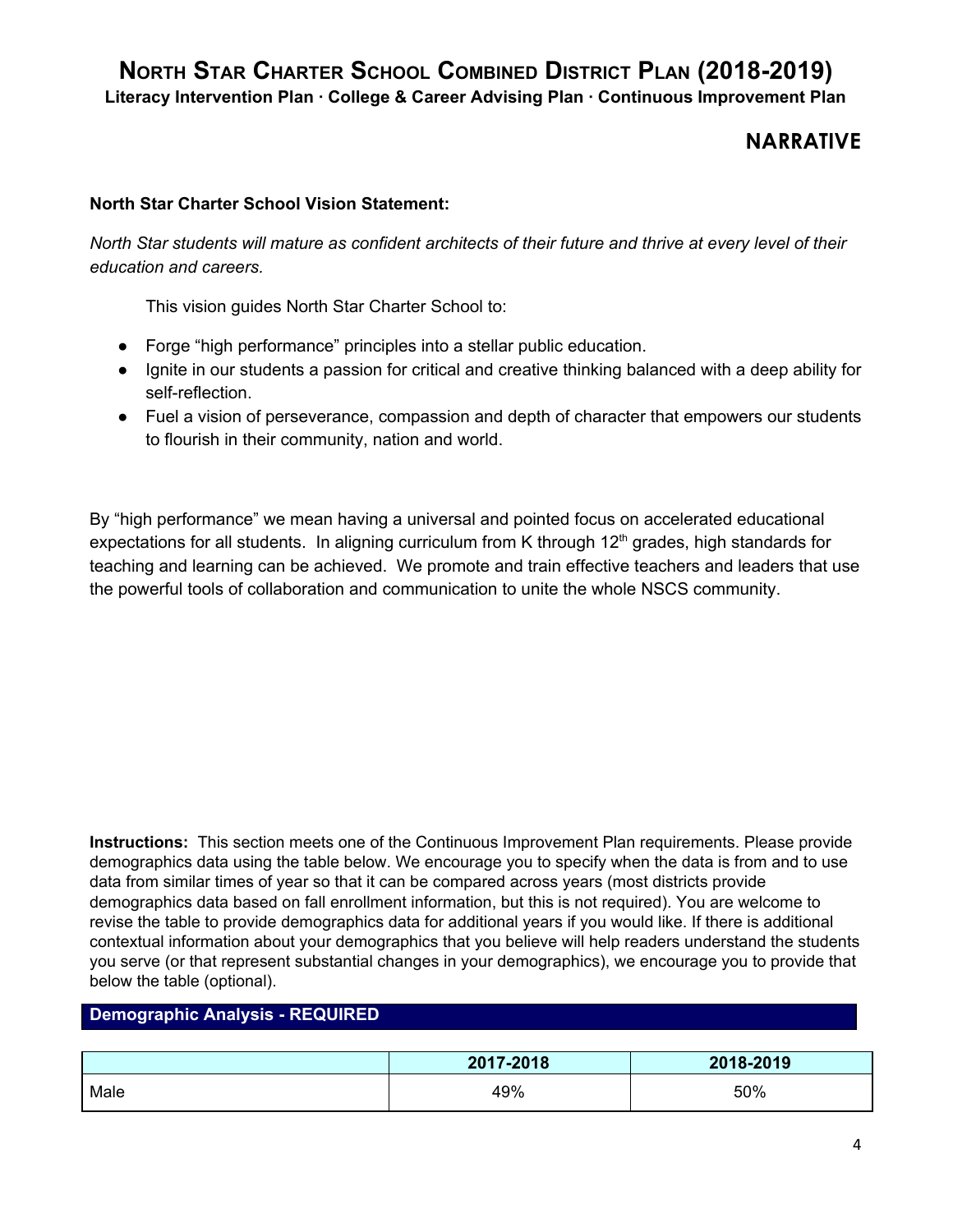**Literacy Intervention Plan · College & Career Advising Plan · Continuous Improvement Plan**

|                                              |              | 11711171176  |
|----------------------------------------------|--------------|--------------|
| Female                                       | 51%          | 50%          |
| White                                        | 87%          | 88%          |
| <b>Black/African American</b>                | less than 1% | less than 1% |
| Asian                                        | 5%           | 4%           |
| <b>Native American</b>                       | less than 1% | 0%           |
| Hispanic/Latino                              | 3%           | 5%           |
| Free/Reduced Lunch Program                   | <b>NA</b>    | <b>NA</b>    |
| Received Special Education (IEP<br>Students) | 4%           | 5%           |

**Instructions:** This section addresses requirements of the Continuous Improvement Plan, College and Career Advising and Mentoring Plan, and the Literacy Intervention Plan. In this section, please provide an explanation of:

**1)** How the school district / charter school involved parents and community (or considered their input) in developing this Combined Plan (or the Continuous Improvement Plan, College and Career Advising Plan, and the Literacy Intervention Plan;

**2)** How parents are notified of the college and career advising and mentoring services and resources available to their children; and

**3)** How parents are informed that their child has qualified for literacy intervention and are given the opportunity to be involved in the development of their child's individual reading plan.

### **Community Involvement - REQUIRED**

North Star's Academic Excellence Committee members include Board members, administration, teachers, and parents. After the development and review of the Literacy Intervention, College & Career Advising, and Continuous Improvement Plans, the documents were placed on the school's website. Administration sent an email to parents with a link to review the plans and provide feedback.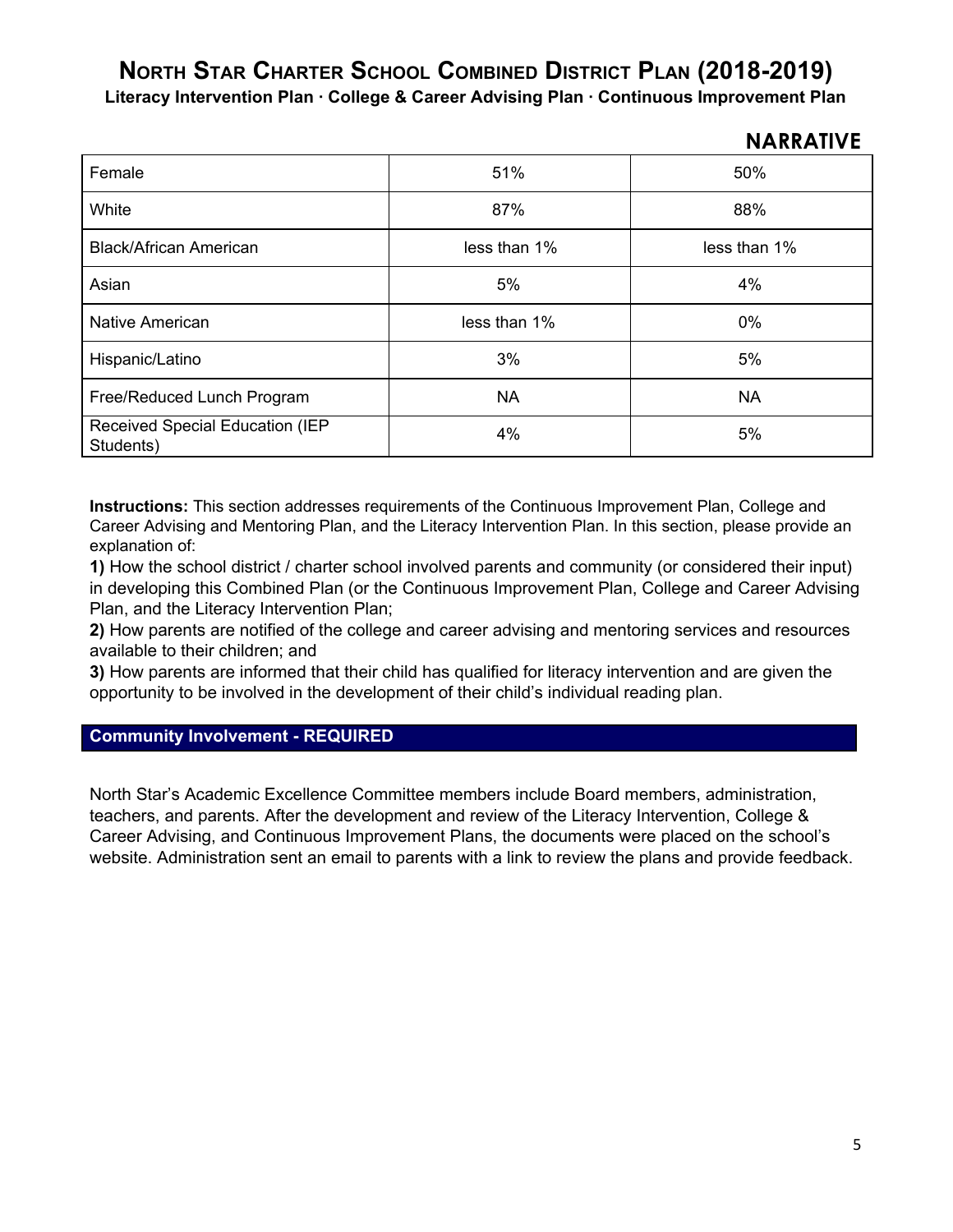### **NARRATIVE**

Instructions: The Literacy Intervention Program Summary section is required. Please provide information regarding your planned 2018-2019 Literacy Intervention Program, with a particular focus on how your program is meeting the requirements of Idaho law in providing literacy interventions to students in grades K-3. If you need additional guidance regarding information you should provide in this section, please see the recommendations and questions on pages ii-iii of the guidance section of this template.

### **LITERACY INTERVENTION PROGRAM Literacy Program Summary - REQUIRED**

**Plan Summary- North Star Charter**

### **Kindergarten**

Students who score **Below Basic** - Literacy Plan

Program description, Programs & Materials to be used:

- **● Sound Partners :** Sound Partners is an explicit, balanced, phonics-based tutoring program that provides individual instruction in early reading skills. Using lessons specifically designed for tutors, paraprofessionals, and assistants, this research-based solution:
- 1. Improves phonemic awareness, decoding, word identification, and spelling skills
- 2. Provides kindergarten instruction in phonological skills (syllable segmenting) and initial sound identification, and scaffolded practice in phoneme segmenting
- 3. Includes application of word-reading skills through storybook reading practice
- **● Wonders:** Wonders offers a carefully designed sequence of instruction to teach critical literacy skills that young learners need most. Throughout the program, all teachers will find daily, systematic, explicit instruction in areas of phonological awareness/ phonemic awareness, phonics, word analysis, and fluency. The Wonders system is built on consistent instructional routines that begin in kindergarten with letter recognition and concepts of print, phoneme isolation and blending routines.
- **● I-Station (Progress Monitoring)** From intervention to enrichment, Istation gives pre-K 8 students the instruction they need when they need it.
- 1. Web-based reporting provides formative insight to guide instructional decision-making and intervention strategies.
- 2. Over a thousand lesson plans, automated tools, and flexible resources help educators customize instruction and help support diverse teaching approaches, including small- and whole-group learning.
- 3. Families and guardians have 24-7 access to easy-to-use supplemental home instruction and can monitor progress outside traditional school settings.

Each of the above listed programs has a digital application which students are able to access both independently and/or *with adult support. Teachers can assign materials needed to support intervention at the necessary levels. Some* programs have the ability to continually assess and provide current feedback and data to track progress. Some of the programs have lessons and materials that can be downloaded and printed to provide direct instruction. The additional chromebooks and ipads purchased support access to multiple layers of intervention making student success even more *attainable.*

### **Parents will be notified and consulted by the following method:**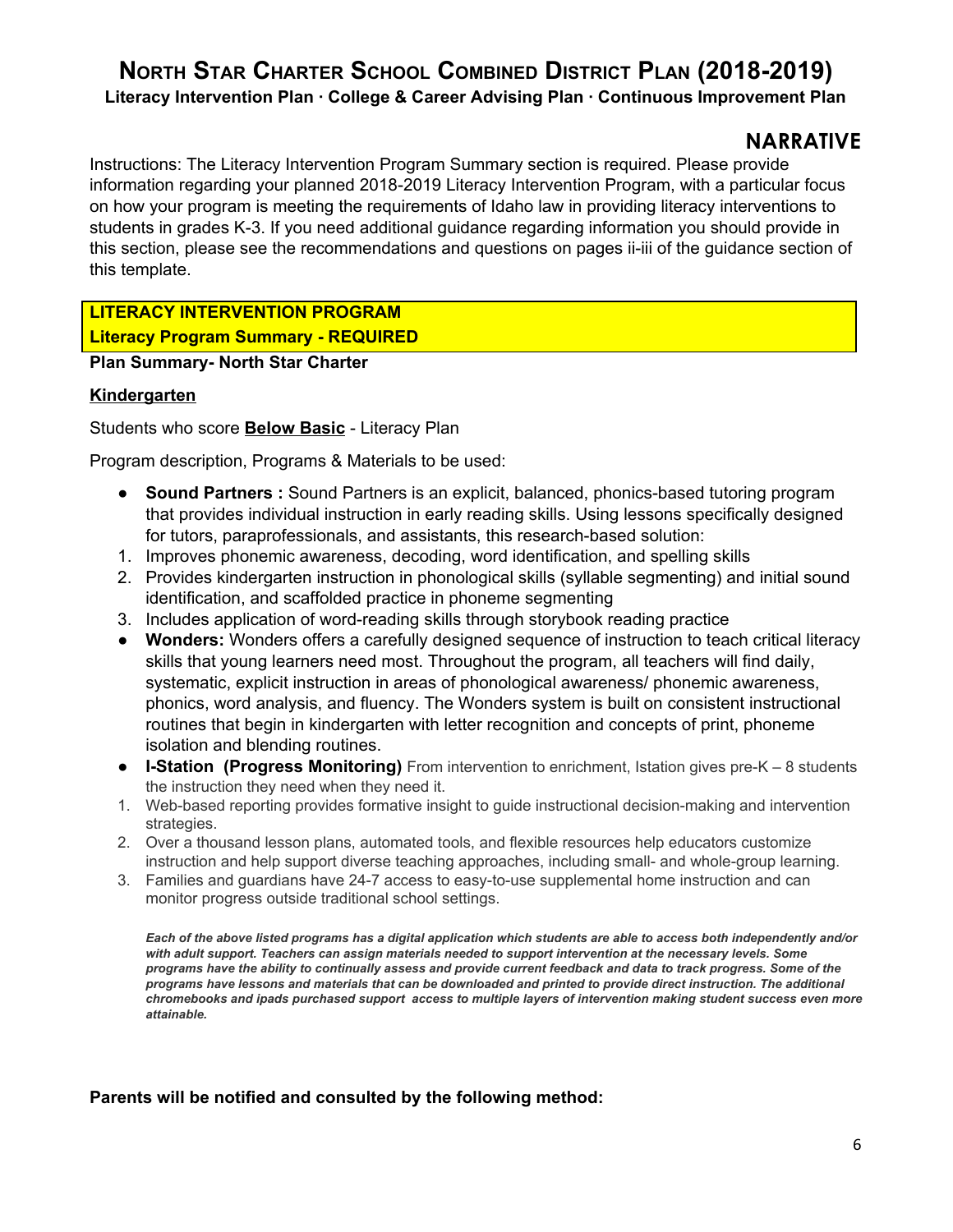**Literacy Intervention Plan · College & Career Advising Plan · Continuous Improvement Plan**

### **NARRATIVE**

### **● Milepost General Ed. Support Plan will be created, which includes:**

- ❖ Student's Demographics
- ❖ IRI or Benchmark results
- ❖ Diagnosis
- ❖ Intervention
- ❖ Intervention Materials
- ❖ Frequency and Duration
- ❖ Progress Monitor
- ❖ Suggested Home Support
- ❖ Parent Signature
- ❖ Teacher Signature
- ❖ Parent/Teacher conference

### **Program description**

Trained paraprofessionals under the supervision of a certified teacher, will work with students during the day, individually and small group instruction (no more than 4 students in the group). Full day kindergarten students will receive the minimum required 60 hours of supplemental instructional time imbedded into their day. Half day kindergarten will have an additional 30 minutes added to their day. Additional instructional time will be as follows:

❖ 30 minutes per day, 5 days per week

Students who score a **Basic**- Literacy Plan

Program Description, Programs & Materials to be used:

- **● Sound Partners:** Sound Partners is an explicit, balanced, phonics-based tutoring program that provides individual instruction in early reading skills. Using lessons specifically designed for tutors, paraprofessionals, and assistants, this research-based solution:
- 1. Improves phonemic awareness, decoding, word identification, and spelling skills
- 2. Provides kindergarten instruction in phonological skills (syllable segmenting) and initial sound identification, and scaffolded practice in phoneme segmenting
- 3. Includes application of word-reading skills through storybook reading practice
- **Teaching Reading Sourcebook (Activities)**
	- 1. Effective reading instruction that's proven to work. An resource that combines evidence-based research with actionable instructional strategies.
- **A to Z Tutoring (Reading)**

1.Develop Phonics/Phonemic Awareness

- **WONDERS:** Wonders offers a carefully designed sequence of instruction to teach critical literacy skills that young learners need most. Throughout the program, all teachers will find daily, systematic, explicit instruction in areas of phonological awareness/ phonemic awareness, phonics, word analysis, and fluency. The Wonders system is built on consistent instructional routines that begin in kindergarten with letter recognition and concepts of print, phoneme isolation and blending routines.
- **Istation (progress monitoring)**From intervention to enrichment, Istation gives pre-K 8 students the instruction they need when they need it.
	- 1. Web-based reporting provides formative insight to guide instructional decision-making and intervention strategies.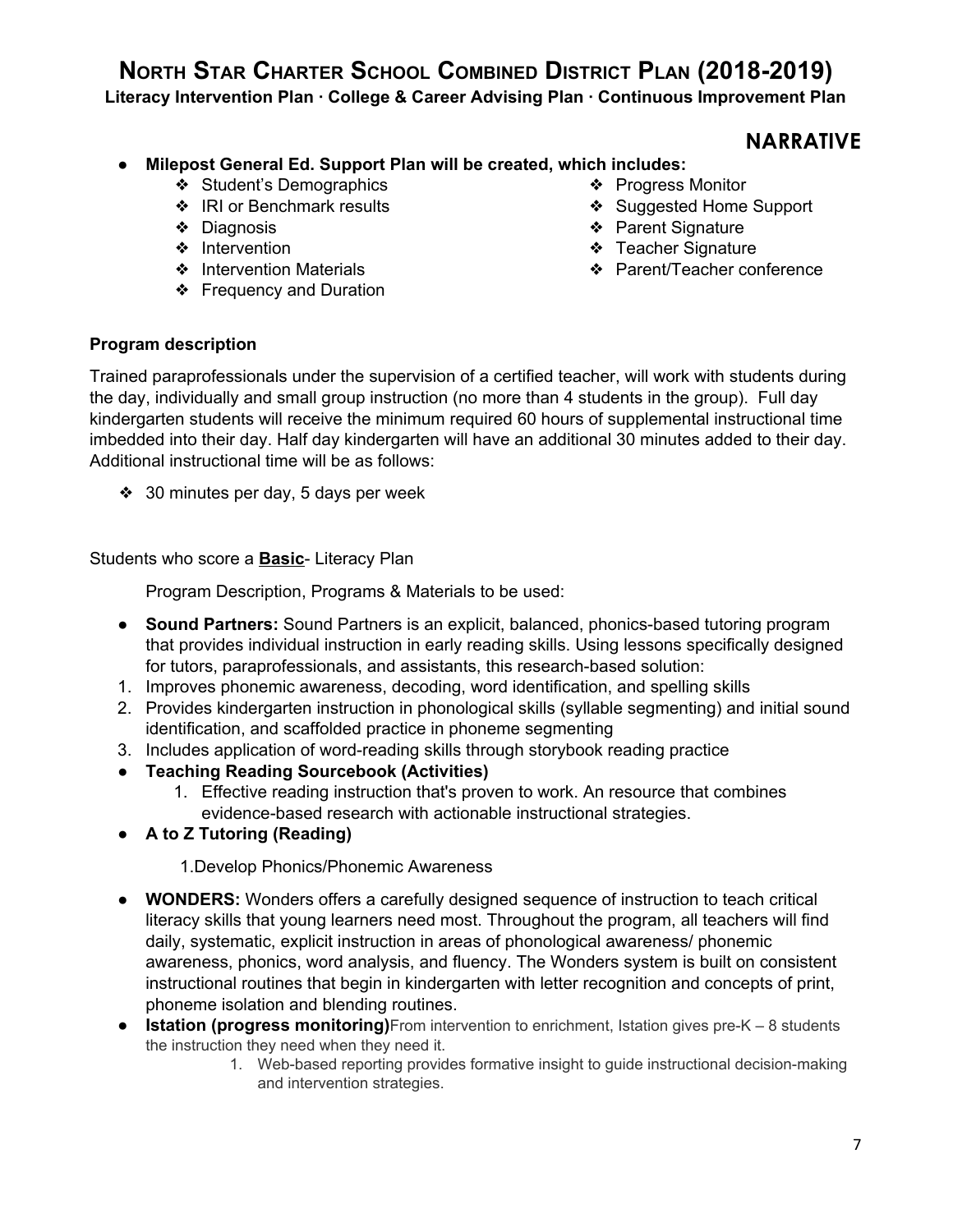## **NARRATIVE**

- 2. Over a thousand lesson plans, automated tools, and flexible resources help educators customize instruction and help support diverse teaching approaches, including smalland whole-group learning.
- 3. Families and guardians have 24-7 access to easy-to-use supplemental home instruction and can monitor progress outside traditional school settings.

Each of the above listed programs has a digital application which students are able to access both independently and/or *with adult support. Teachers can assign materials needed to support intervention at the necessary levels. Some* programs have the ability to continually assess and provide current feedback and data to track progress. Some of the programs have lessons and materials that can be downloaded and printed to provide direct instruction. The additional chromebooks and ipads purchased support access to multiple layers of intervention making student success even more *attainable.*

### P**arents will be notified and consulted by the following method:**

### **● Milepost General Ed. Support Plan will be created, which includes:**

- ❖ Student's Demographics
- ❖ IRI or Benchmark results
- ❖ Diagnosis
- ❖ Intervention
- ❖ Intervention Materials
- ❖ Frequency and Duration
- 
- ❖ Progress Monitor
- ❖ Suggested Home Support
- ❖ Parent Signature
- ❖ Teacher Signature
- ❖ Parent/Teacher conference

### **Program description**

Trained paraprofessionals under the supervision of a certified teacher, will work with students during the day, individually and small group instruction (no more than 4 students in the group). Full day kindergarten students will receive the minimum required 60 hours of supplemental instructional time imbedded into their day. Half day kindergarten will have an additional 30 minutes added to their day. Additional instructional time will be as follows:

❖ 30 minutes per day, 5 days per week

### **1st Grade**

Students who score **Below Basic** - Literacy Plan

Program description, Program & Materials to be used:

- **SIPPS (Systematic Instruction in Phonological Awareness, Phonics, and Sight Words)** offers a systematic approach to decoding to support students from grades K–12 in gaining reading fluency and comprehension.
- **A to Z Tutoring (A to Z Reading)** develop phonics and phonemic awareness
- **Headsprout (**Digital program- through A to Z Reading) phonics/decoding/sight words

Early readers interact with engaging online episodes and read printable eBooks designed to instill key reading fundamentals like phonemic awareness, phonics, fluency, vocabulary, and beginning comprehension. Once readers have demonstrated a solid grasp of the basics, they move on to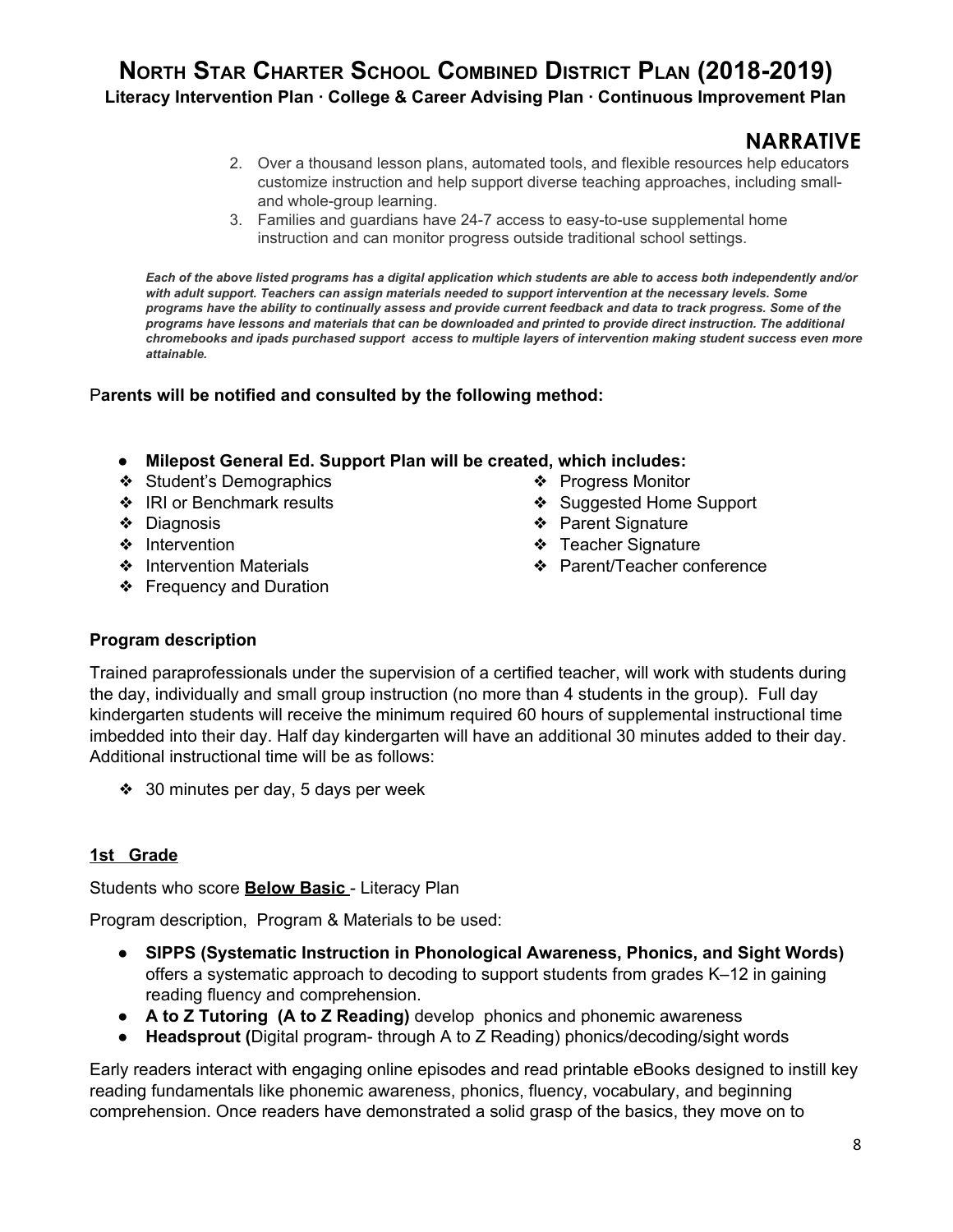**Literacy Intervention Plan · College & Career Advising Plan · Continuous Improvement Plan**

### **NARRATIVE**

episodes created to teach the four primary components of reading comprehension: finding facts, making inferences, identifying themes, and learning vocabulary in context.

- **Teaching Reading Sourcebook (Activities)** Effective reading instruction that's proven to work. An resource that combines evidence-based research with actionable instructional strategies.
- **I-Station** (Progress Monitoring)From intervention to enrichment, Istation gives pre-K 8 students the instruction they need when they need it.
	- 1. Web-based reporting provides formative insight to guide instructional decision-making and intervention strategies.
	- 2. Over a thousand lesson plans, automated tools, and flexible resources help educators customize instruction and help support diverse teaching approaches, including small- and whole-group learning.
	- 3. Families and guardians have 24-7 access to easy-to-use supplemental home instruction and can monitor progress outside traditional school settings.
- **WONDERS:** Wonders offers a carefully designed sequence of instruction to teach critical literacy skills that young learners need most. Throughout the program, all teachers will find daily, systematic, explicit instruction in areas of phonological awareness/ phonemic awareness, phonics, word analysis, and fluency. The Wonders system is built on consistent instructional routines that begin in kindergarten with letter recognition and concepts of print, phoneme isolation and blending routines.

Each of the above listed programs has a digital application which students are able to access both independently and/or *with adult support. Teachers can assign materials needed to support intervention at the necessary levels. Some* programs have the ability to continually assess and provide current feedback and data to track progress. Some of the programs have lessons and materials that can be downloaded and printed to provide direct instruction. The additional chromebooks and ipads purchased support access to multiple layers of intervention making student success even more *attainable.*

### **Parents will be notified and consulted by the following method:**

- **Milepost** General Ed Support Plan will be created, which includes:
- ❖ Student's Demographics
- ❖ IRI or Benchmark results
- ❖ Diagnosis
- ❖ Intervention
- ❖ Intervention Materials
- ❖ Frequency and Duration
- ❖ Progress Monitor
- ❖ Suggested Home Support
- ❖ Parent Signature
- ❖ Teacher Signature
- ❖ Parent/Teacher conference

### **Program Description:**

Certified teacher/trained paraprofessionals, will work with students during the day, individually and small group instruction (no more than 5 students in the group), during a grade level dedicated Enrichment time within the 1st grade classrooms. Students will receive the minimum required 60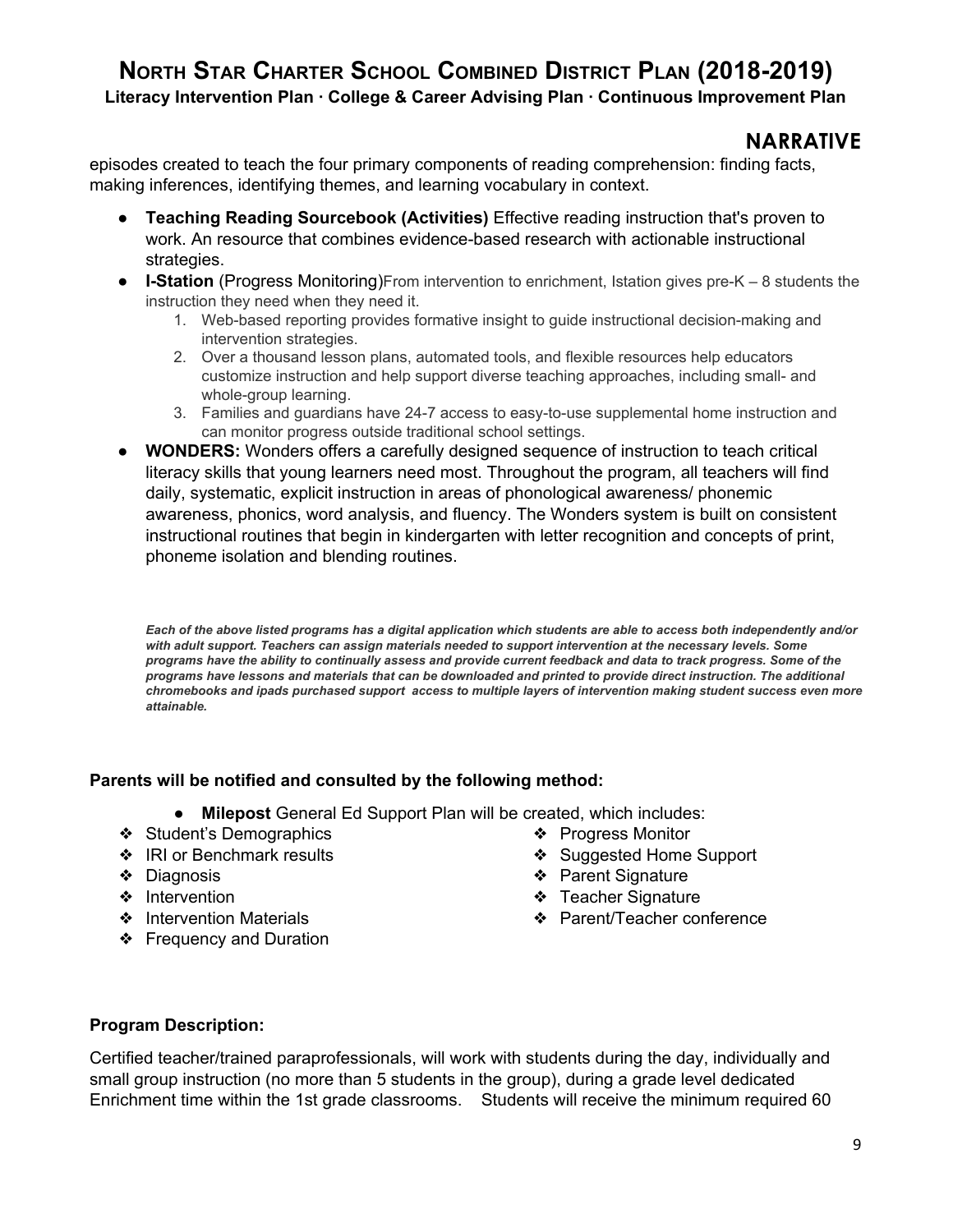**Literacy Intervention Plan · College & Career Advising Plan · Continuous Improvement Plan**

### **NARRATIVE**

hours of supplemental instructional time imbedded into their school day. Additional instructional time will be as follows:

45 minutes per day, 4 days per week

#### Students who score a **Basic**- Literacy Plan

Program description, Programs & Materials to be used:

- **Teaching Reading Sourcebook (Activities)** Effective reading instruction that's proven to work. A resource that combines evidence-based research with actionable instructional strategies.
- **● HeadSprout:** Early readers interact with engaging online episodes and read printable eBooks designed to instill key reading fundamentals like phonemic awareness, phonics, fluency, vocabulary, and beginning comprehension. Once readers have demonstrated a solid grasp of the basics, they move on to episodes created to teach the four primary components of reading comprehension: finding facts, making inferences, identifying themes, and learning vocabulary in context.
- **Raz Kid (Digital program- through A to Z Reading)** develops fluency and comprehension
- **WONDERS:** Wonders offers a carefully designed sequence of instruction to teach critical literacy skills that young learners need most. Throughout the program, all teachers will find daily, systematic, explicit instruction in areas of phonological awareness/ phonemic awareness, phonics, word analysis, and fluency. The Wonders system is built on consistent instructional routines that begin in kindergarten with letter recognition and concepts of print, phoneme isolation and blending routines.
- **Istation**(Progress Monitoring)From intervention to enrichment, Istation gives pre-K 8 students the instruction they need when they need it.
- 1. Web-based reporting provides formative insight to guide instructional decision-making and intervention strategies.
- 2. Over a thousand lesson plans, automated tools, and flexible resources help educators customize instruction and help support diverse teaching approaches, including small- and whole-group learning.
- 3. Families and guardians have 24-7 access to easy-to-use supplemental home instruction and can monitor progress outside traditional school settings.
- **SIPPS** (Systematic Instruction in Phonological Awareness, Phonics, and Sight Words): offers a systematic approach to decoding to support students from grades K–12 in gaining reading fluency and comprehension.

Each of the above listed programs has a digital application which students are able to access both independently and/or *with adult support. Teachers can assign materials needed to support intervention at the necessary levels. Some* programs have the ability to continually assess and provide current feedback and data to track progress. Some of the programs have lessons and materials that can be downloaded and printed to provide direct instruction. The additional chromebooks and ipads purchased support access to multiple layers of intervention making student success even more *attainable.*

### **Parents will be notified and consulted by the following method:**

● **Milepost** General Education Support Plan will be created, which includes: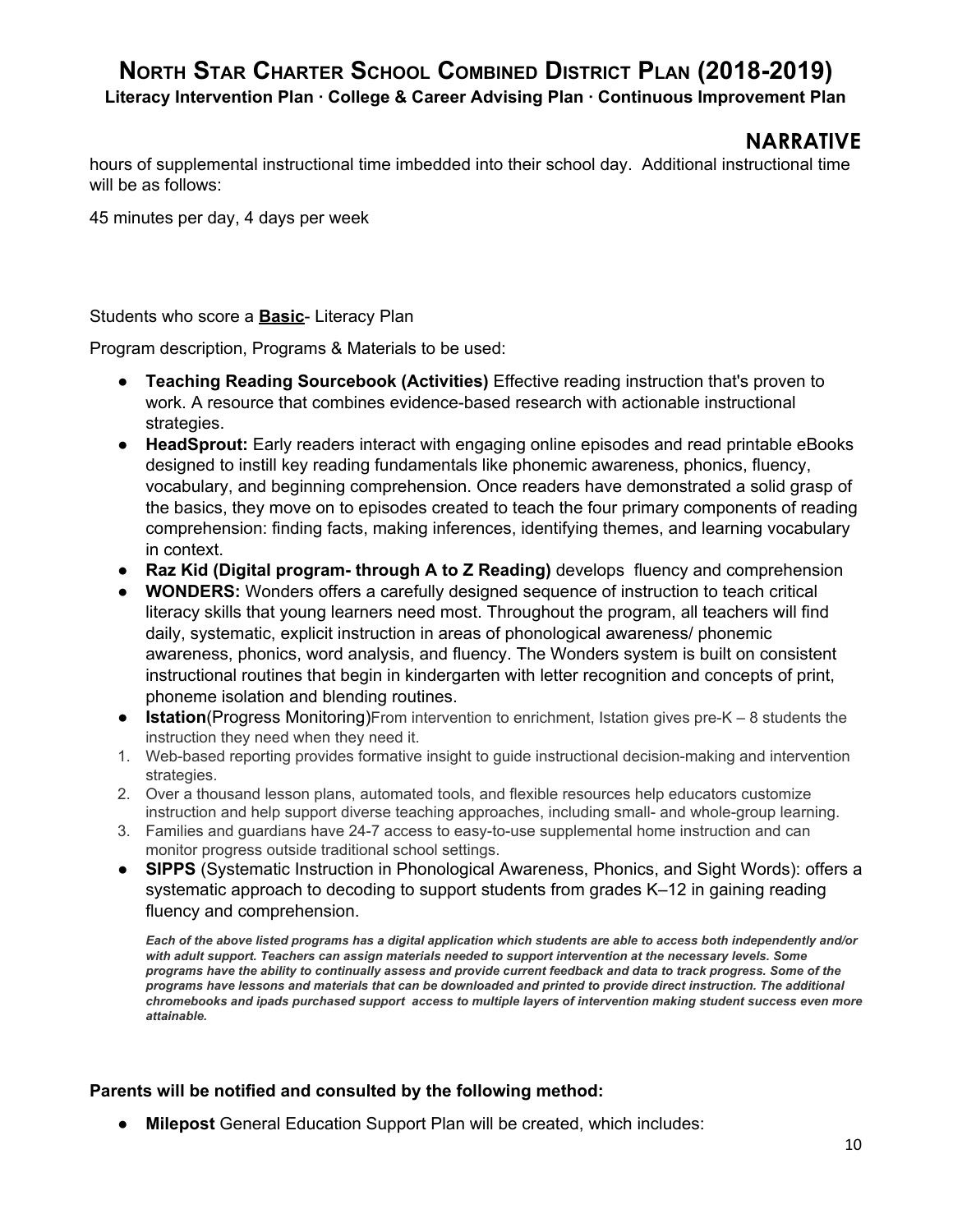- ❖ Student's Demographics
- ❖ IRI or Benchmark results
- ❖ Diagnosis
- ❖ Intervention
- ❖ Intervention Materials
- ❖ Frequency and Duration
- **NARRATIVE** ❖ Progress Monitoring
- ❖ Parent Signature
- ❖ Teacher Signature
- ❖ Parent/Teacher conference

Each of the above listed programs has a digital application which students are able to access both independently and/or *with adult support. Teachers can assign materials needed to support intervention at the necessary levels. Some* programs have the ability to continually assess and provide current feedback and data to track progress. Some of the programs have lessons and materials that can be downloaded and printed to provide direct instruction. The additional chromebooks and ipads purchased support access to multiple layers of intervention making student success even more *attainable.*

#### **Program Description:**

Certified teacher/trained paraprofessionals, will work with students during the day, individually and small group instruction (no more than 6 students in the group), during a grade level dedicated Enrichment time within the 1st grade classrooms. Students will receive the minimum required 30 hours of supplemental instructional time imbedded into their school day. Additional instructional time will be as follows:

45 minutes per day, 4 days per week

#### **2nd Grade**

Students who score **Below Basic** - Literacy Plan

Program description, Program & Materials to be used:

- **Reading Mastery Rainbow Edition** (Publisher -SRA/McGraw Hill) A phonemically explicit, intensive approach for teaching beginning reading.
- **Head Sprout** (Digital program- through A to Z Reading): Early readers interact with engaging online episodes and read printable eBooks designed to instill key reading fundamentals like phonemic awareness, phonics, fluency, vocabulary, and beginning comprehension. Once readers have demonstrated a solid grasp of the basics, they move on to episodes created to teach the four primary components of reading comprehension: finding facts, making inferences, identifying themes, and learning vocabulary in context.
- **Teaching Reading Sourcebook (Activities)**: Effective reading instruction that's proven to work. An resource that combines evidence-based research with actionable instructional strategies.
- **● Sound Partner:** Sound Partners is an explicit, balanced, phonics-based tutoring program that provides individual instruction in early reading skills. Using lessons specifically designed for tutors, paraprofessionals, and assistants, this research-based solution:
- 1. Improves phonemic awareness, decoding, word identification, and spelling skills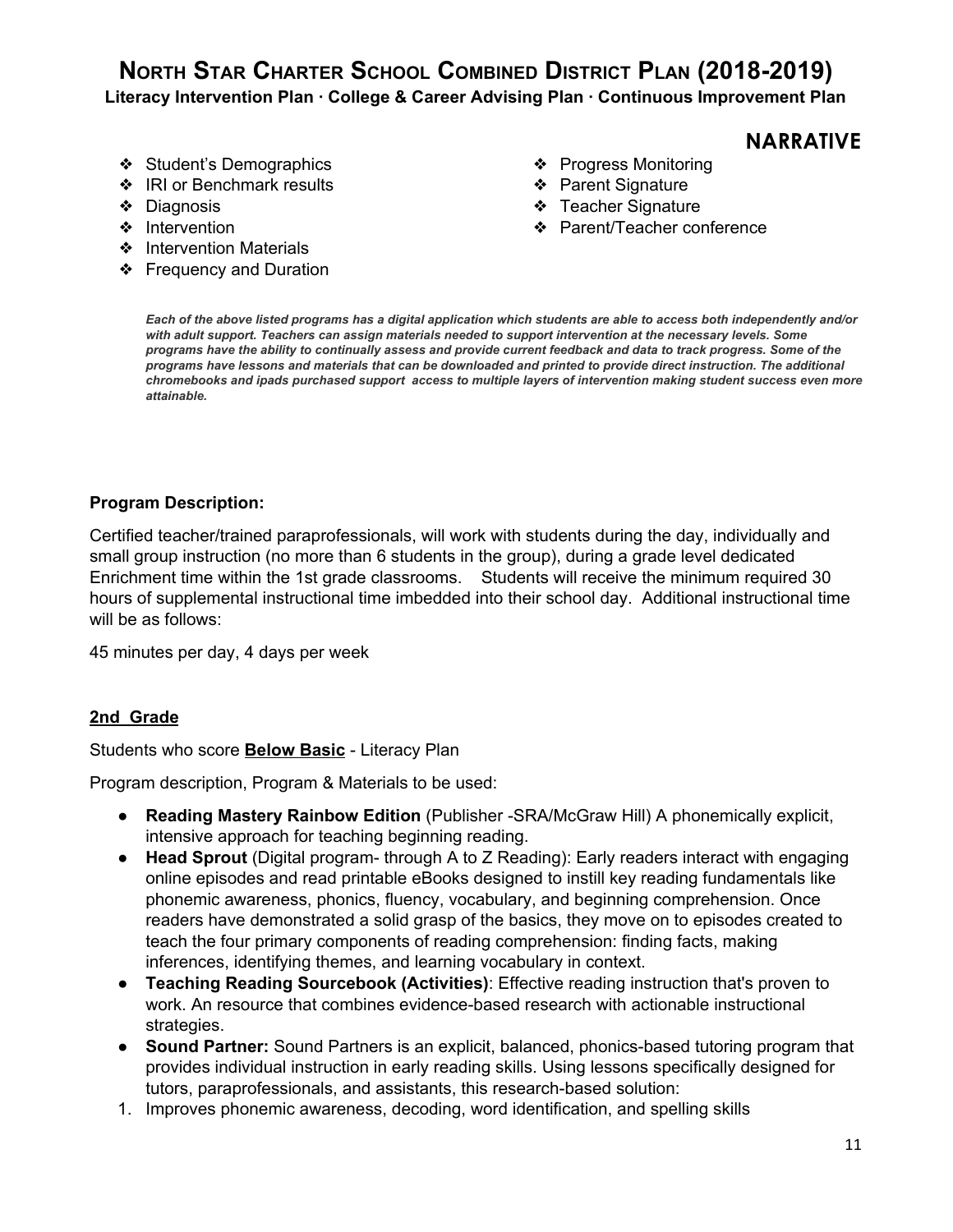**Literacy Intervention Plan · College & Career Advising Plan · Continuous Improvement Plan**

### **NARRATIVE**

- 2. Provides instruction in phonological skills (syllable segmenting) and initial sound identification, and scaffolded practice in phoneme segmenting
- 3. Includes application of word-reading skills through storybook reading practice
- **WONDERS:** Wonders offers a carefully designed sequence of instruction to teach critical literacy skills that young learners need most. Throughout the program, all teachers will find daily, systematic, explicit instruction in areas of phonological awareness/ phonemic awareness, phonics, word analysis, and fluency. The Wonders system is built on consistent instructional routines that begin in kindergarten with letter recognition and concepts of print, phoneme isolation and blending routines.
- **Istation** (Progress Monitoring) From intervention to enrichment, Istation gives pre-K 8 students the instruction they need when they need it.
- 1. Web-based reporting provides formative insight to guide instructional decision-making and intervention strategies.
- 2. Over a thousand lesson plans, automated tools, and flexible resources help educators customize instruction and help support diverse teaching approaches, including small- and whole-group learning.
- 3. Families and guardians have 24-7 access to easy-to-use supplemental home instruction and can monitor progress outside traditional school settings.
- **A to Z tutoring:** develop fluency and comprehension

Each of the above listed programs has a digital application which students are able to access both independently and/or *with adult support. Teachers can assign materials needed to support intervention at the necessary levels. Some* programs have the ability to continually assess and provide current feedback and data to track progress. Some of the programs have lessons and materials that can be downloaded and printed to provide direct instruction. The additional chromebooks and ipads purchased support access to multiple layers of intervention making student success even more *attainable.*

### **Parents will be notified and consulted by the following method:**

- **Milepost** General Ed. Support Plan will be created, which includes:
- ❖ Student's Demographics
- ❖ IRI or Benchmark results
- ❖ Diagnosis
- ❖ Intervention
- ❖ Intervention Materials
- ❖ Frequency and Duration
- ❖ Progress Monitor
- ❖ Suggested Home Support
- ❖ Parent Signature
- ❖ Teacher Signature
- ❖ Parent/Teacher conference

### **Program Description:**

Certified teacher/trained paraprofessionals, will work with students during the day, individually and small group instruction (no more than 5 students in the group), during a grade level dedicated Enrichment time within the 2nd grade classrooms. Students will receive the minimum required 60 hours of supplemental instructional time imbedded into their school day. Additional instructional time will be as follows:

45 minutes per day, 4 days per week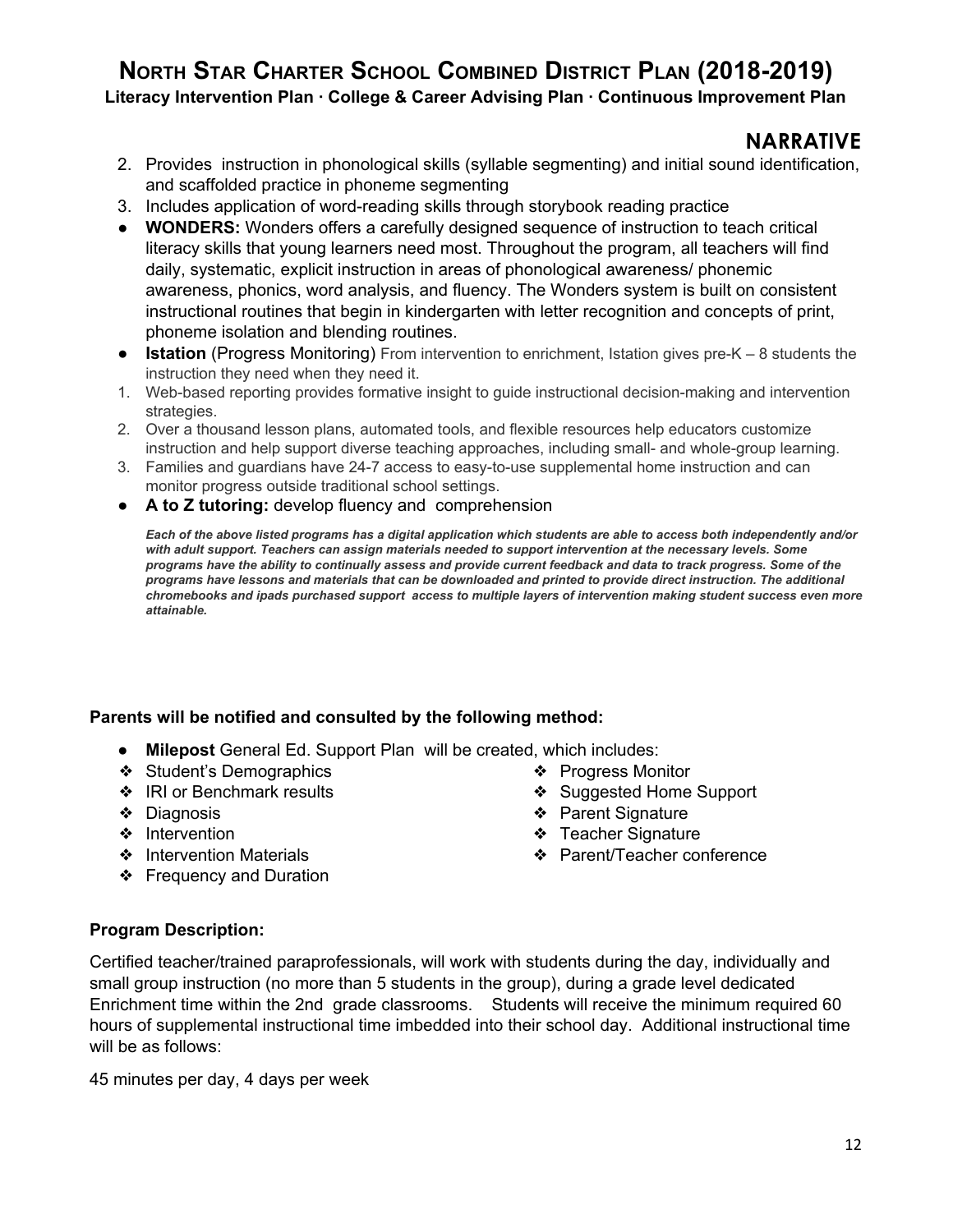## **NARRATIVE**

Students who score a **Basic**- Literacy Plan

Program description, Programs & Materials to be used:

- **Raz Kid** (Digital program- through A to Z Reading): develops reading fluency and comprehension
- **Teaching Reading Sourcebook** (Activities) Effective reading instruction that's proven to work. An resource that combines evidence-based research with actionable instructional strategies.
- **A to Z Tutoring Develop fluency and comprehension** (A to Z Reading Program): Teaching Reading Sourcebook (Activities) Effective reading instruction that's proven to work. An resource that combines evidence-based research with actionable instructional strategies.
- **● Head Sprout:** Early readers interact with engaging online episodes and read printable eBooks designed to instill key reading fundamentals like phonemic awareness, phonics, fluency, vocabulary, and beginning comprehension. Once readers have demonstrated a solid grasp of the basics, they move on to episodes created to teach the four primary components of reading comprehension: finding facts, making inferences, identifying themes, and learning vocabulary in context.
- **QuickReads:** This research-based program developed by author Elfrieda (Freddy) Hiebert increases comprehension of complex text with an instructional routine proven to build content area vocabulary, background knowledge, and fluency at each student's reading level.
- **● WONDERS:** Wonders offers a carefully designed sequence of instruction to teach critical literacy skills that young learners need most. Throughout the program, all teachers will find daily, systematic, explicit instruction in areas of phonological awareness/ phonemic awareness, phonics, word analysis, and fluency. The Wonders system is built on consistent instructional routines that begin in kindergarten with letter recognition and concepts of print, phoneme isolation and blending routines.
- **Istation** (Progress Monitoring) From intervention to enrichment, Istation gives pre-K 8 students the instruction they need when they need it.
- 1. Web-based reporting provides formative insight to guide instructional decision-making and intervention strategies.
- 2. Over a thousand lesson plans, automated tools, and flexible resources help educators customize instruction and help support diverse teaching approaches, including small- and whole-group learning.
- 3. Families and guardians have 24-7 access to easy-to-use supplemental home instruction and can monitor progress outside traditional school settings.
- **SIPPS** (Systematic Instruction in Phonological Awareness, Phonics, and Sight Words) offers a systematic approach to decoding to support students from grades K–12 in gaining reading fluency and comprehension.

Each of the above listed programs has a digital application which students are able to access both independently and/or *with adult support. Teachers can assign materials needed to support intervention at the necessary levels. Some* programs have the ability to continually assess and provide current feedback and data to track progress. Some of the programs have lessons and materials that can be downloaded and printed to provide direct instruction. The additional chromebooks and ipads purchased support access to multiple layers of intervention making student success even more *attainable.*

### **Parents will be notified and consulted by the following method:**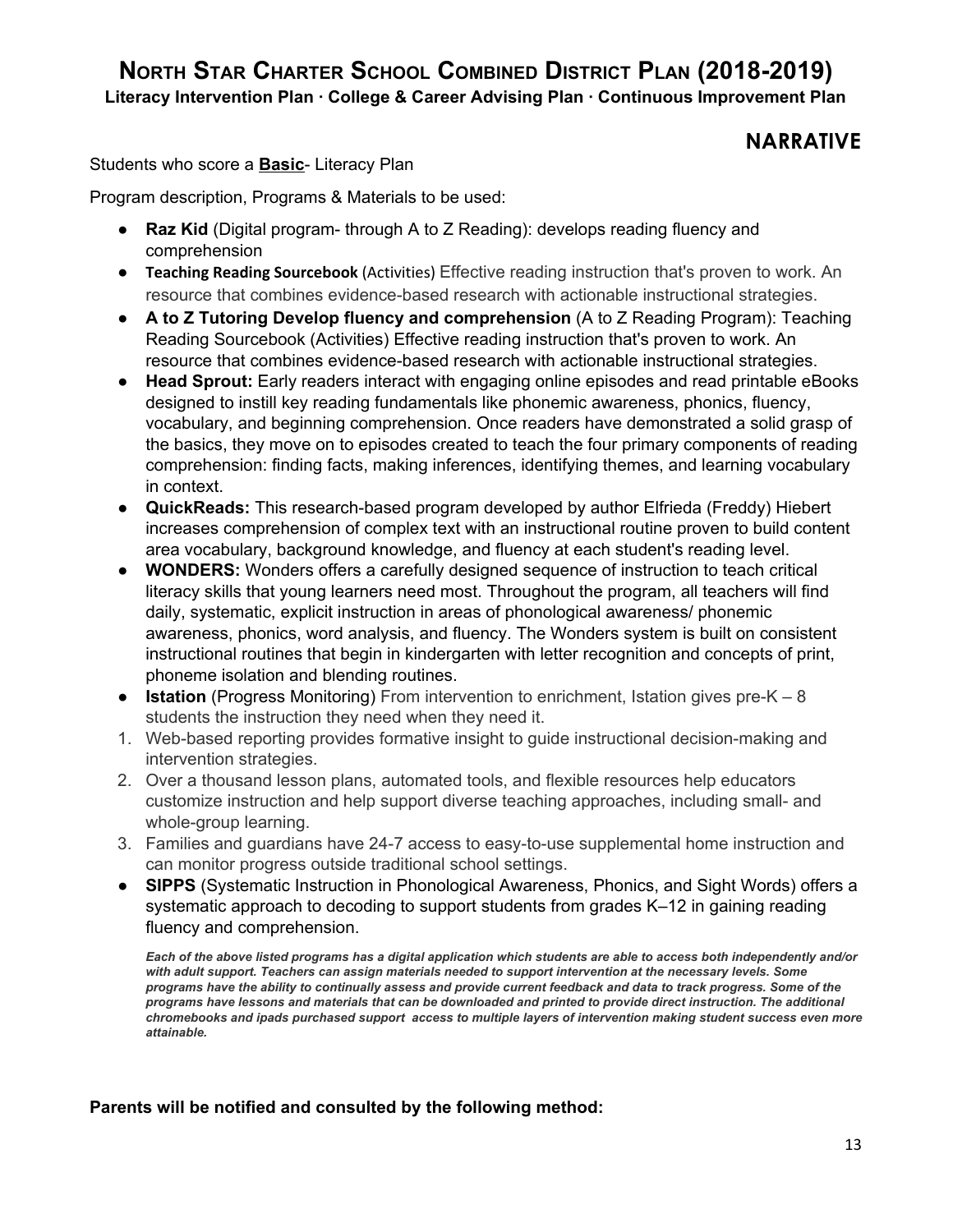**Literacy Intervention Plan · College & Career Advising Plan · Continuous Improvement Plan**

### **NARRATIVE**

- **Milepost** General Education Support Plan will be created, which includes:
- ❖ Student's Demographics
- ❖ IRI or Benchmark results
- ❖ Diagnosis
- ❖ Intervention
- ❖ Intervention Materials
- ❖ Frequency and Duration
- ❖ Progress Monitoring
	- ❖ Suggested home support
	- ❖ Parent Signature
	- ❖ Teacher Signature
	- ❖ Parent/Teacher conference

## **3 rd Grade**

Students who scored **Below Basic** - Literacy Plan Program description, Program & Materials used:

- **Teaching Reading Sourcebook (Activities**) Effective reading instruction that's proven to work. An resource that combines evidence-based research with actionable instructional strategies.
- **● Quickreads:** This research-based program developed by author Elfrieda (Freddy) Hiebert increases comprehension of complex text with an instructional routine proven to build content area vocabulary, background knowledge, and fluency at each student's reading level.
- **● WONDERS:** Wonders offers a carefully designed sequence of instruction to teach critical literacy skills that young learners need most. Throughout the program, all teachers will find daily, systematic, explicit instruction in areas of phonological awareness/ phonemic awareness, phonics, word analysis, and fluency. The Wonders system is built on consistent instructional routines that begin in kindergarten with letter recognition and concepts of print, phoneme isolation and blending routines.
- **● Head Sprout:** Early readers interact with engaging online episodes and read printable eBooks designed to instill key reading fundamentals like phonemic awareness, phonics, fluency, vocabulary, and beginning comprehension. Once readers have demonstrated a solid grasp of the basics, they move on to episodes created to teach the four primary components of reading comprehension: finding facts, making inferences, identifying themes, and learning vocabulary in context.
- **Istation** (Progress Monitoring) From intervention to enrichment, Istation gives pre-K 8 students the instruction they need when they need it.
	- 1. Web-based reporting provides formative insight to guide instructional decision-making and intervention strategies.
	- 2. Over a thousand lesson plans, automated tools, and flexible resources help educators customize instruction and help support diverse teaching approaches, including smalland whole-group learning.
	- 3. Families and guardians have 24-7 access to easy-to-use supplemental home instruction and can monitor progress outside traditional school settings.
- **SIPPS** (Systematic Instruction in Phonological Awareness, Phonics, and Sight Words) offers a systematic approach to decoding to support students from grades K–12 in gaining reading fluency and comprehension.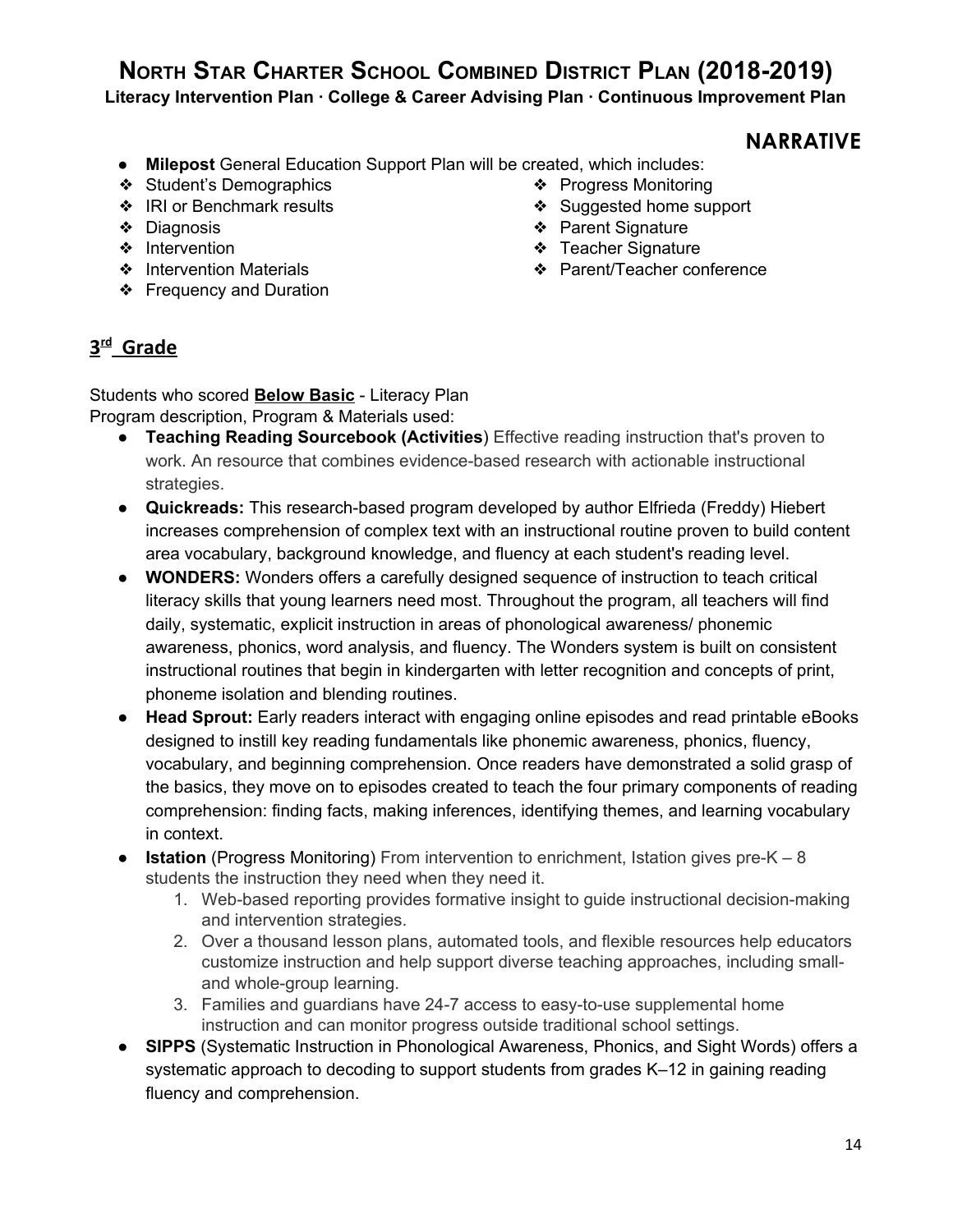## **NARRATIVE**

Each of the above listed programs has a digital application which students are able to access both independently and/or *with adult support. Teachers can assign materials needed to support intervention at the necessary levels. Some* programs have the ability to continually assess and provide current feedback and data to track progress. Some of the programs have lessons and materials that can be downloaded and printed to provide direct instruction. The additional chromebooks and ipads purchased support access to multiple layers of intervention making student success even more *attainable.*

Parents will be notified and consulted by the following method:

- **Milepost** General Ed Support Plan will be created, which includes:
	- ❖ Student's Demographics
	- ❖ IRI or Benchmark results
	- ❖ Diagnosis
	- ❖ Intervention
	- ❖ Intervention Materials
	- ❖ Frequency and Duration
- Parent/Teacher conference
- ❖ Progress Monitor
- ❖ Suggested Home Support
- ❖ Parent Signature
- ❖ Teacher Signature

Certified teacher/trained paraprofessionals, will work with students during the day, individually and small group instruction (no more than 6 students in the group). Students will receive the minimum required 60 hours of supplemental instructional time imbedded into their school day. Additional instructional time will be as follows:

● 45 minutes per day, 4 days per week

Students who score **Basic** - Literacy Plan Program description, Program & Materials used:

- **Teaching Reading Sourcebook (Activities)** Effective reading instruction that's proven to work. An resource that combines evidence-based research with actionable instructional strategies.
- **● Quickreads:**This research-based program developed by author Elfrieda (Freddy) Hiebert increases comprehension of complex text with an instructional routine proven to build content area vocabulary, background knowledge, and fluency at each student's reading level.
- **SIPPS** (Systematic Instruction in Phonological Awareness, Phonics, and Sight Words) offers a systematic approach to decoding to support students from grades K–12 in gaining reading fluency and comprehension.
- **WONDERS:** Wonders offers a carefully designed sequence of instruction to teach critical literacy skills that young learners need most. Throughout the program, all teachers will find daily, systematic, explicit instruction in areas of phonological awareness/ phonemic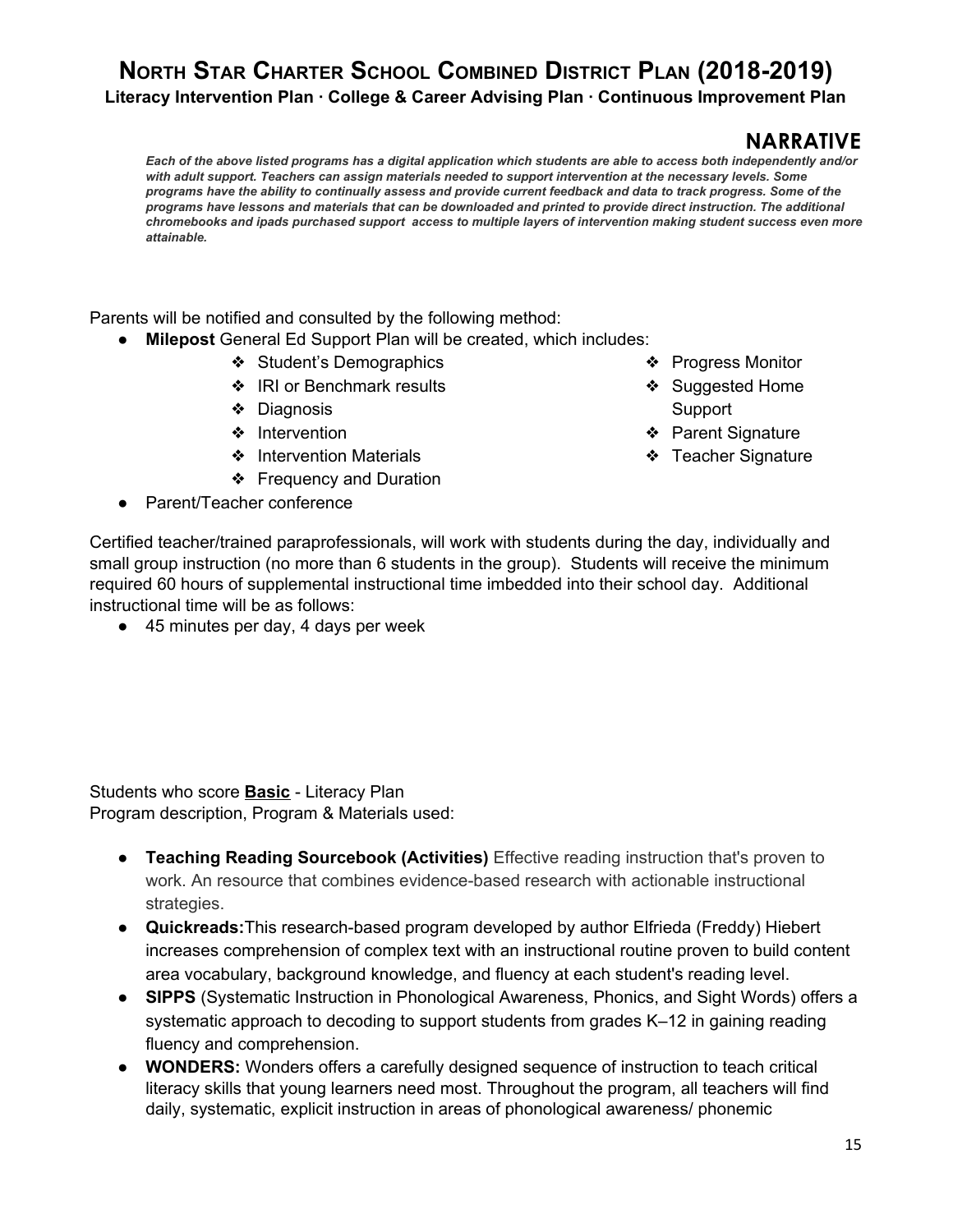**Literacy Intervention Plan · College & Career Advising Plan · Continuous Improvement Plan**

### **NARRATIVE**

awareness, phonics, word analysis, and fluency. The Wonders system is built on consistent instructional routines that begin in kindergarten with letter recognition and concepts of print, phoneme isolation and blending routines.

- **Istation** (Progress Monitoring) From intervention to enrichment, Istation gives pre-K 8 students the instruction they need when they need it.
	- 1. Web-based reporting provides formative insight to guide instructional decision-making and intervention strategies.
	- 2. Over a thousand lesson plans, automated tools, and flexible resources help educators customize instruction and help support diverse teaching approaches, including smalland whole-group learning.
	- 3. Families and guardians have 24-7 access to easy-to-use supplemental home instruction and can monitor progress outside traditional school settings.

Each of the above listed programs has a digital application which students are able to access both independently and/or *with adult support. Teachers can assign materials needed to support intervention at the necessary levels. Some* programs have the ability to continually assess and provide current feedback and data to track progress. Some of the programs have lessons and materials that can be downloaded and printed to provide direct instruction. The additional chromebooks and ipads purchased support access to multiple layers of intervention making student success even more *attainable.*

### **Parents will be notified and consulted by the following method:**

- **Milepost** General Education Support Plan will be created, which includes:
	- ❖ Student's Demographics
	- ❖ IRI or Benchmark results
	- ❖ Diagnosis
	- ❖ Intervention
	- ❖ Intervention Materials
- Parent/Teacher conference
- ❖ Frequency and Duration
- ❖ Progress Monitoring
- ❖ Parent Signature
- ❖ Teacher Signature

Certified teacher/trained paraprofessionals, will work with students during the day, individually and small group instruction (no more than 6 students in the group). Students will receive the minimum required 30 hours of supplemental instructional time embedded into their school day. Additional instructional time will be as follows:

● 45 minutes per day, 4 days per week

Instructions: Per statute, your Literacy Intervention Plan must be aligned to the State-Board approved Idaho [Comprehensive](https://boardofed.idaho.gov/resources/comprehensive-literacy-plan/) Literacy Plan. This section is used to demonstrate alignment. For recommendations regarding ways to complete this section, please see the suggestions provided in the guidance pages of this template.

**Comprehensive Literacy Plan Alignment - REQUIRED**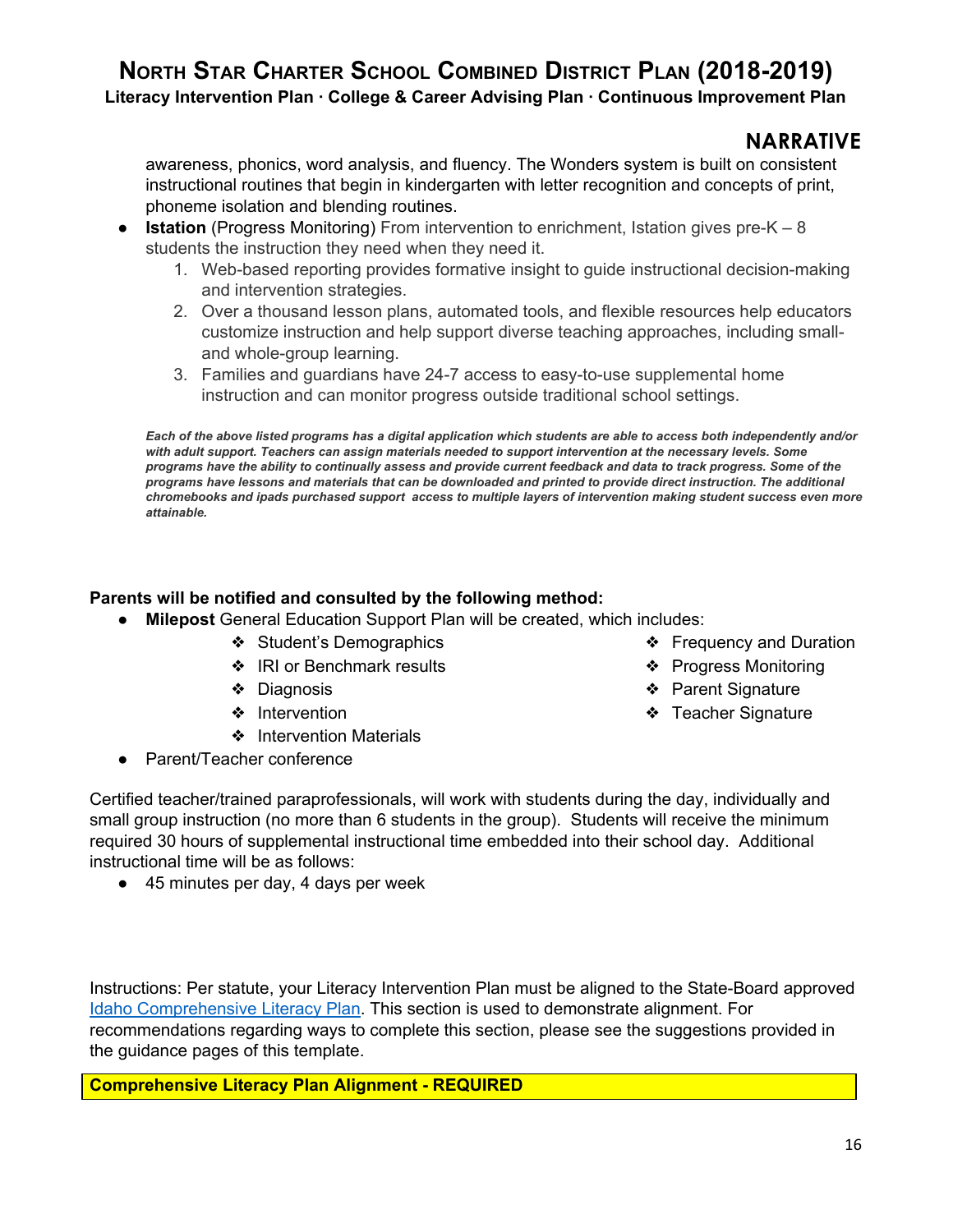**Literacy Intervention Plan · College & Career Advising Plan · Continuous Improvement Plan**

## **NARRATIVE**

North Star Charter School's Literacy Intervention Plan provides the following to make sure that it is in alignment to the Idaho Comprehensive Literacy Plan.

### **Collaborative Leadership:**

- North Star Administration supports literacy by providing collaboration time through 3 hours monthly PLC's for each grade level K-3.
- During monthly PLC's teachers meet with the Success Coordinator to discuss researched literacy development strategies
- North Star's Board of Director and NSAT team (North Star Administration Team), prioritize literacy by budgeting additional paraprofessionals to provide additional support to students who struggle with literacy skills.
- North Star's Administration provides a school wide 1st grade thru 4th grade, 45 minute per day (3 hour per week) Reading Enrichment block. During this time every student is given instruction at their reading level, this is when student's intervention programming takes place by highly qualified instructors.
- North Star Administration will provide an extended day for Half Day Kindergarten students who require intervention. Full day kindergarten students who require intervention will have services embedded into their day M-F.
- North Star's Administration requires that either a Literacy plan or General Education Support Plan is created for any student who struggles with literacy with parent involvement and parents are informed continually on students' progress.
- North Star's Administration encourages stakeholder involvement in literacy development, by hosting a yearly book fair during Fall Parent Teacher conferences, providing a drop off and book pick up box for the local library at the front of the school, by participating in the Roaring Spring free pass program in the Spring, a Hawkes Baseball Reading Reward Program and Pizza Hut Reading Program. They also support literacy by informing students about summer reading programs at the local libraries and by inviting librarians in to speak late spring as well as offering a booth for the local library at the FAll festival and Spring Carnival.

### **Developing Professional Educators**

- North Star Charter Administrators provide teachers release time for monthly structured collaboration time through their monthly 3 hour PLC time with the Coordinator of Success.
- North Star Teachers receive monthly PD through PLC's in the area of assessment and data from the Coordinator of Success
- North Star Charter Administrators communicate with professional development providers through higher education institutions and private vendors to provide opportunities for teachers either during release time or after school hours.
- North Star Charter will provide the staff with various professional development opportunities for the 2018-2019 school year. They are as follows: Wonder Reading Program Development: 3, three hour live sessions throughout the year from a trained professional flown in by the McGraw Hill, online PD provided by the Coordinator of Success through PLC's and staff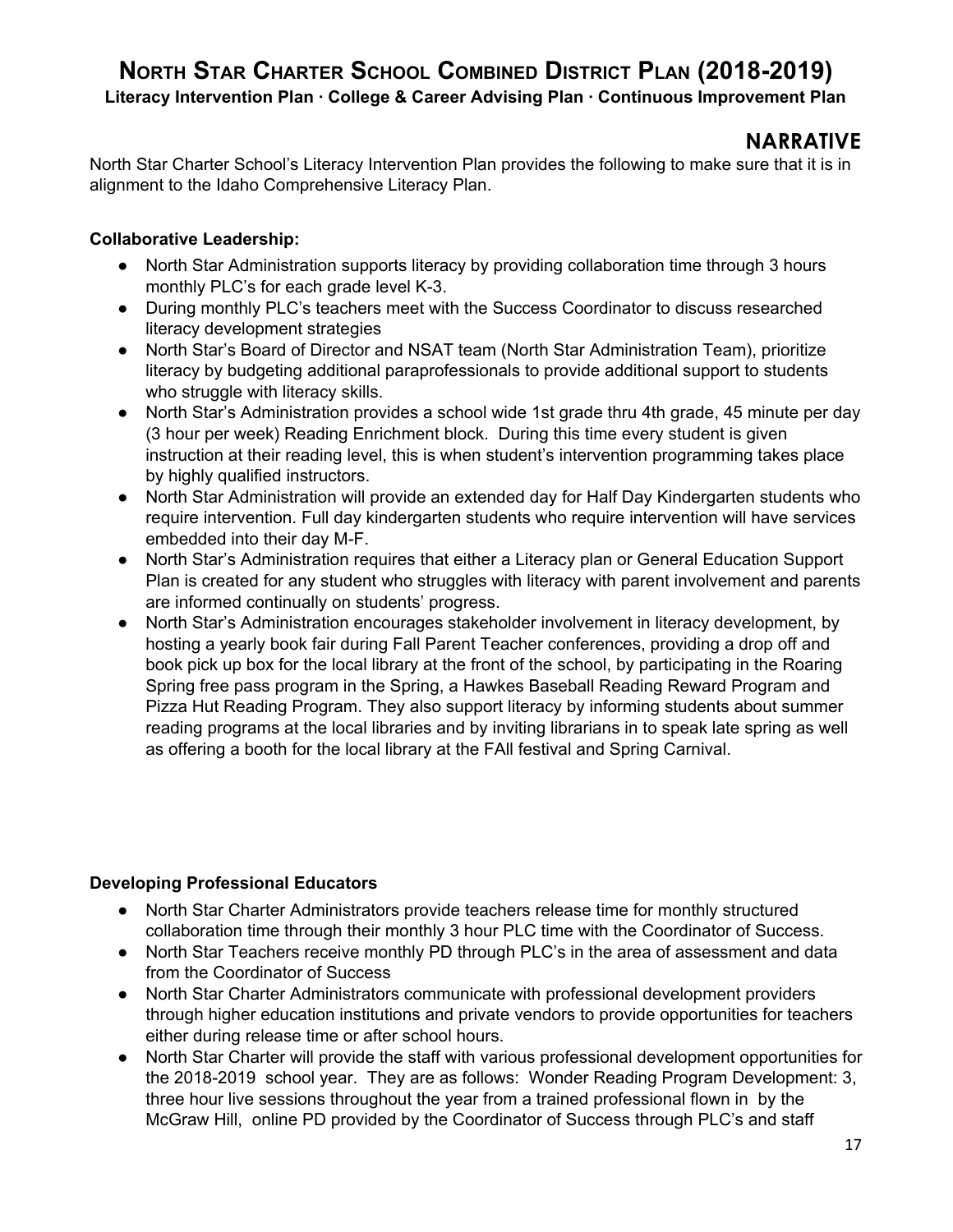## **NARRATIVE**

meetings, Danielson Framework Training for Team Leads and continued development of Love and Logic, Mindset, Voice, PBIS and Teach Like a Champ through staff meetings and opportunities offered in Boise.

- North Star Charter's para support staff have each been assigned teacher mentors to help develop them in the area of delivering effective instruction specific to programs being run in enrichment groups.
- North Star Charter's para support staff have 4 PD trainings per year directly related to the programs that are being run in reading enrichment groups.

### **Effective Instruction and Intervention**

- North Star Charter Administration has developed a curriculum review plan to ensure that adoption of new curriculum aligns to the Idaho Content Standards, which also includes input from various stakeholders.
- North Star Administration continually researches best practices in instruction and literacy development and adjusts structures/systems in the school in order to apply best practices and innovative ideas. Some examples that currently take place are: enrichment groups which include flexible grouping and in-class tutoring.
- North Star Charter teachers must participate in the required Idaho Comprehensive Literacy Course to ensure that they have a strong understanding of students' literacy skills.
- North Star Charter Teachers review information about their students through the student data management system "Milepost" to individualize students' needs and ensure that struggling students can continue their learning with the least amount of interruption.
- North Star Charter is in year five of implementing Response to Intervention; in which they identify struggling readers for intervention and ensure that they receive instruction using researched based materials, by either highly qualified teachers or appropriately trained paraprofessionals during Reading Enrichment times.
- North Star Charter will participate and has participated in Professional Development in the area of student voice for the 2015-2016, 2016-2017, 2017-2018 and 2018-2019 school years to make sure that student engagement is an integral part of their education. Teachers foster active learning environments by giving students voice and involving them in decisions about their learning process. NS continues to learn in order to implement teacher and student voice in the classroom and in decision making.

### **Assessment and Data**

North Star administers fall, winter and spring benchmark assessments, utilizing I\*Station assessments, to identify students who may be at risk in reading grades K-8.

- North Star administers the diagnostic assessment Core Phonics Survey to students who were indicated to be at risk on their benchmark assessments grades K-5.
- North Star administers at least bi-weekly if not weekly (depending on developed plan) progress monitors to measure students' progress in identified reading skill area of concern.
- North Star administers the Idaho Reading Indicator (IRI) in the fall and spring to measure student's growth throughout the year in grades K-3.
- North Star administers the ISAT's to 3rd-10th graders in the spring to evaluate student's mastery of the state content standards.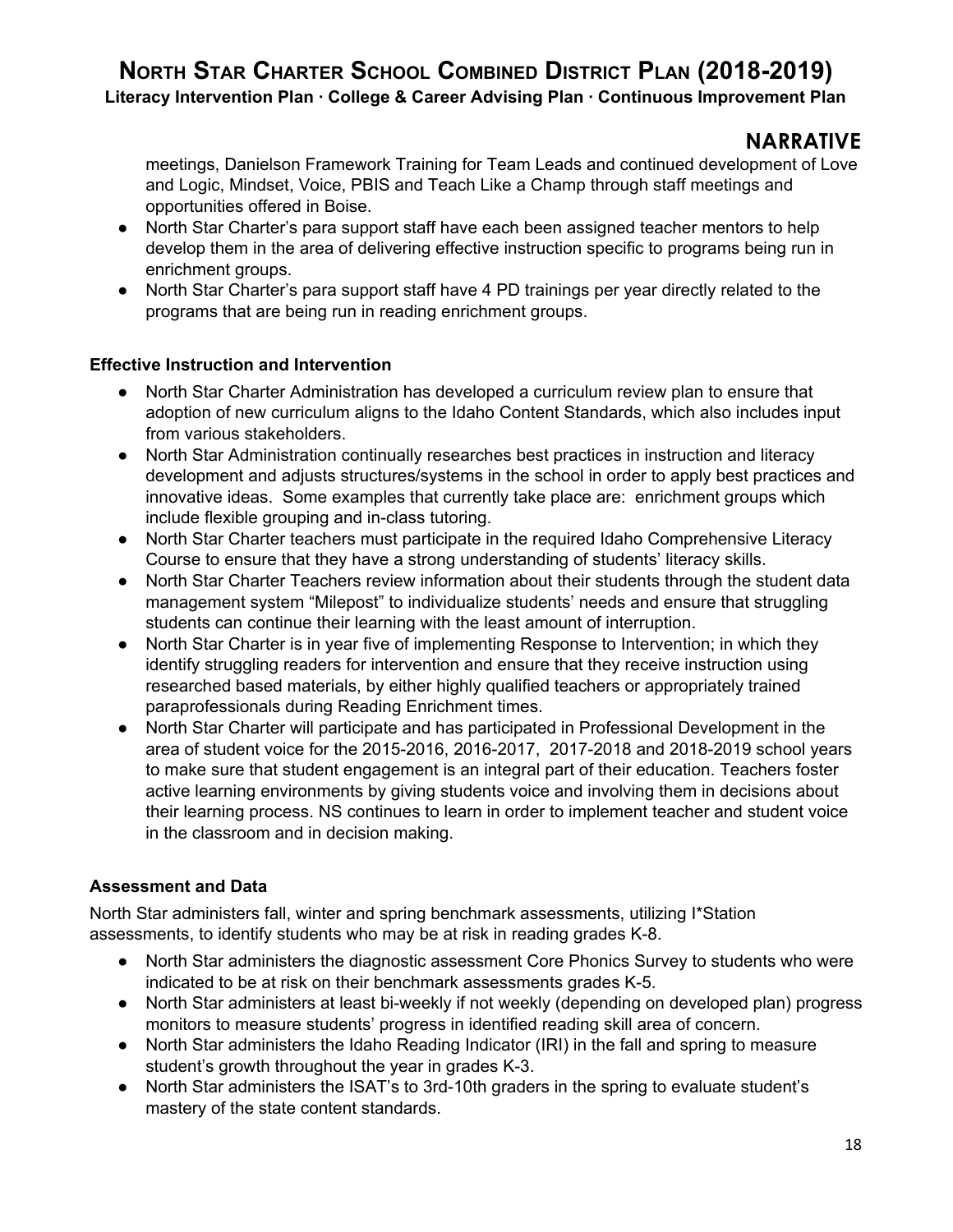### **NARRATIVE**

- North Star Administration and teachers review summative data (IRI and ISAT) during the summer to help determine which students may need intervention the upcoming school year.
- North Star Teachers grades 3-10 have been trained on ISAT Interim Assessments (progress monitors) to help them determine student's knowledge at a specific point in time and to help guide their future instruction to ensure mastery of state content standards.
- North Star Teachers, grades K-8 meet monthly with Success Coordinator's in PLC's to review assessment data in which they review, update instruction and individual plans to ensure students are making adequate growth towards mastery of Idaho content standards.

## **Parent Involvement Required**

North Star has added an Academic Excellence Committee in which teachers, leaders, board members and parents meet monthly to review data and programming in order to ensure NS is consistently improving curriculum and instructional practices to best serve the students of NS and help them reach their fullest academic potential. The Literature plan is reviewed and discussed with all members of this team . The admin team then presents the Lit Plan to the board at the following month's board meeting for more input. After input and recommendations are given the plan is then finalized for final submission to the State Board of Education. Our board currently consists of 2 parents in which 1 has students who are in grades K-3.

At North Star Charter School,we also involve parents in the development of student literacy plans by:

After benchmark or IRI results have been compiled, teachers set up a meeting prior to parent teacher conferences to create a General Education Support plan. Within this meeting all parties discuss student's present levels of performance, develop a goal that that is measurable (which includes a timeline), instructional strategies, progress monitoring and determine a review date to ensure intervention is a success.

### **Parents will be notified and consulted by the following method:**

Milepost General Education Support Plan will be created with parent at meeting prior to parent teacher conferences.

Which includes:

❖ Student's Demographics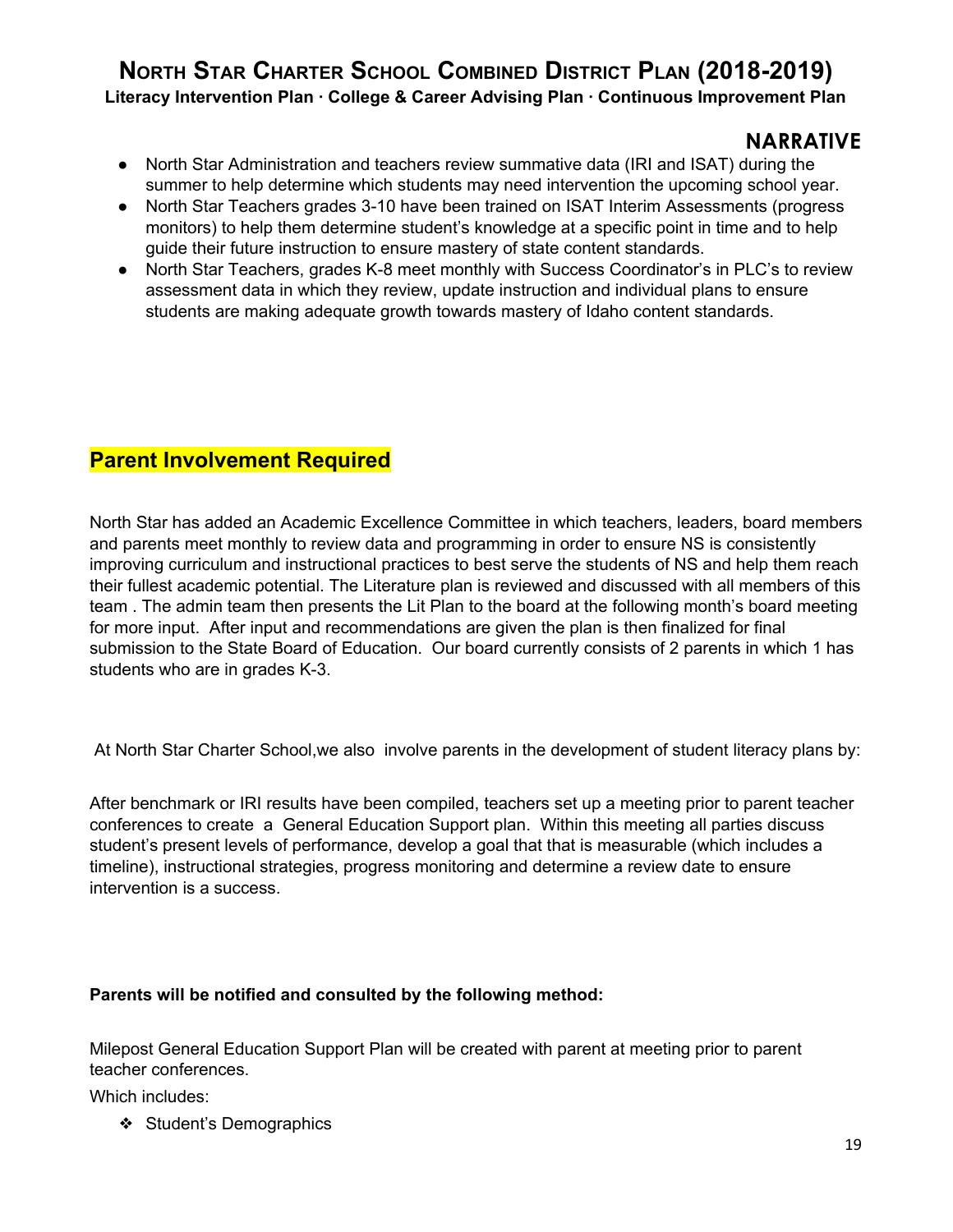**Literacy Intervention Plan · College & Career Advising Plan · Continuous Improvement Plan**

## **NARRATIVE**

- ❖ IRI or Benchmark results
- ❖ Diagnosis
- ❖ Intervention
- ❖ Intervention Materials
- ❖ Frequency and Duration
- ❖ Progress Monitor
- ❖ Suggested Home Support
- ❖ Parent Signature
- ❖ Teacher Signature

## **Additional Notes Required**

North Star Charter School reviewed and selected Wonders Comprehensive reading program by McGraw Hill. This roll out of training and materials began in the spring of 2018. Teacher and some parent input was gathered in reviewing and selecting the program. The program was paid for from North Star's curriculum budget.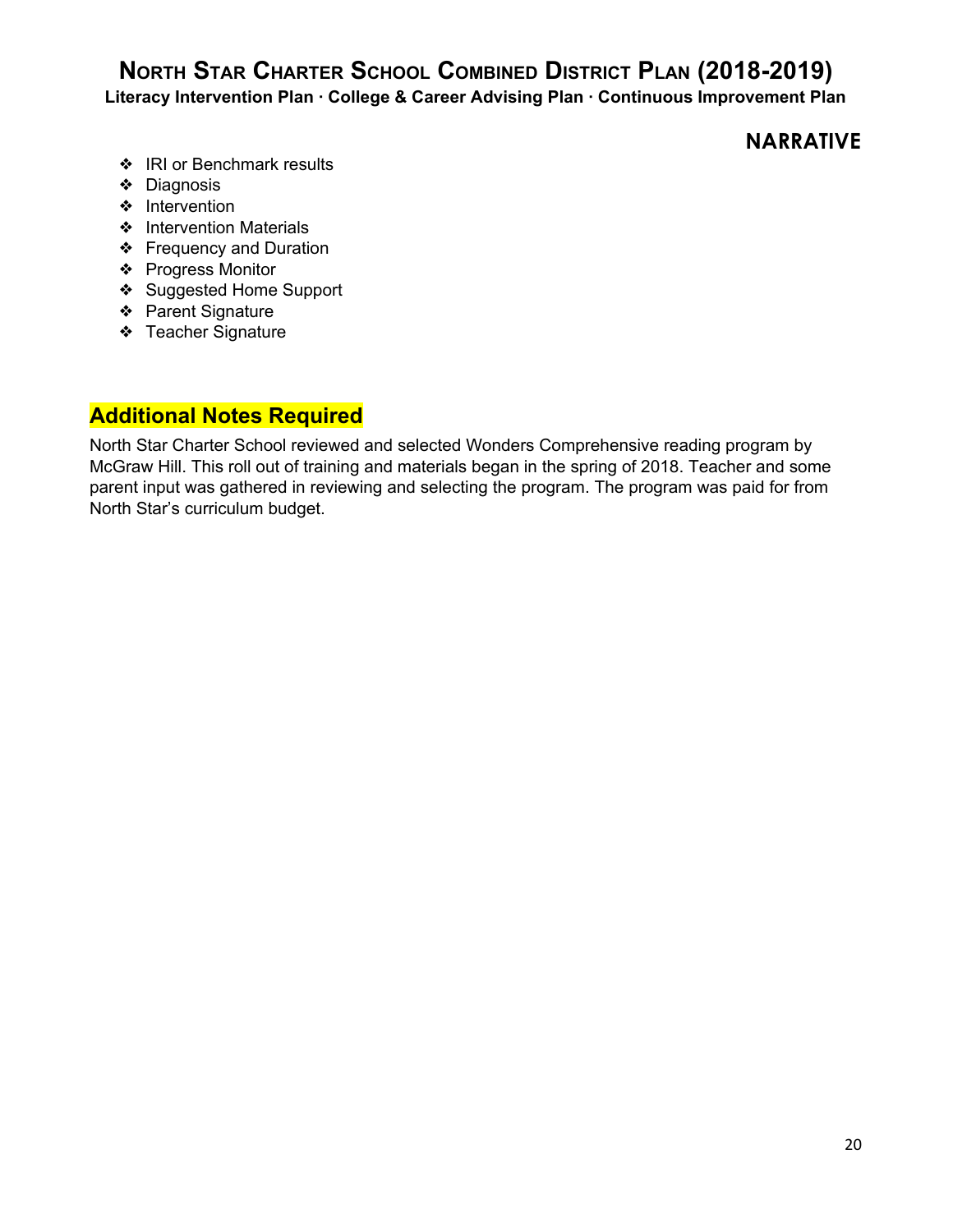**NARRATIVE**

**College & Career Advising Plan**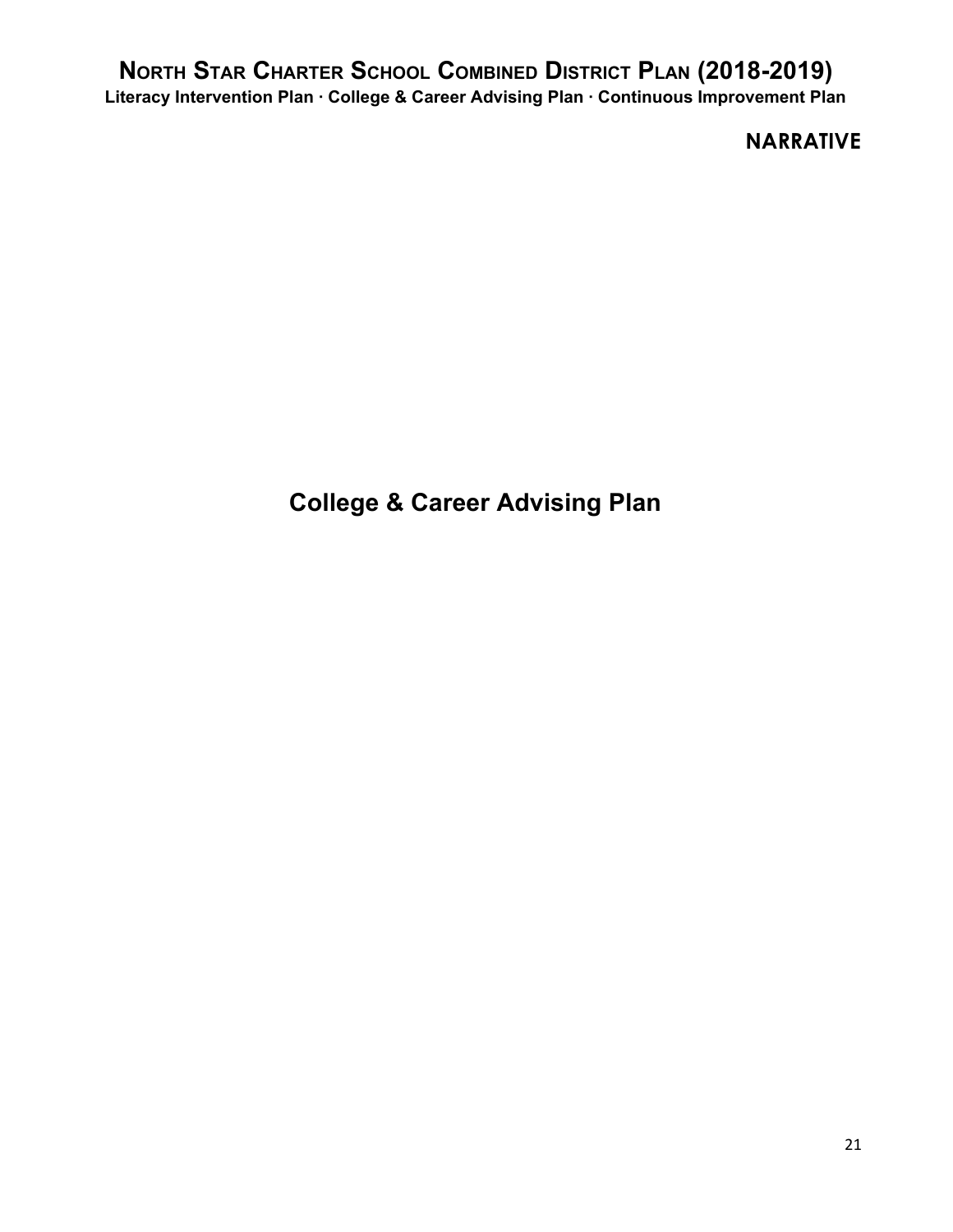## **NARRATIVE**

Instructions: Provide information about the college and career advising model used by the LEA. Please put an "X" in the table indicating the model you use. If you are using a combination of models, please choose "Hybrid" and list the models included in your program. Use the space below the table to provide additional information about how the models are combined into a hybrid program. If you are using a research-based model that is not in the list, please describe the model and provide detailed information about how it was determined to be an appropriate research-based, effective model and include links to research as available.

### **COLLEGE AND CAREER ADVISING AND MENTORING PROGRAM College and Career Advising Model - REQUIRED**

| <b>Model Name</b>                                  | <b>Additional Details</b> |
|----------------------------------------------------|---------------------------|
| <b>School Counselor</b>                            | <b>Milton Pettit</b>      |
| Teacher or paraprofessional as advisor             | <b>Tamela West</b>        |
| Near Peer Mentoring / Mentoring                    |                           |
| Virtual or Remote Coaching                         |                           |
| <b>GEAR UP</b>                                     |                           |
| <b>Transition Coordinator</b>                      | <b>Milton Pettit</b>      |
| <b>Student Ambassadors</b>                         |                           |
| HYBRID (please list all models used in<br>Details) |                           |

North Star Charter School uses Step by Step: College Awareness and Planning. This curriculum was developed by the National Association for College Admission Counseling. When we researched models to use as a guide in developing our program, our counselor attended this training. Here is a link to their website which provides various research and reports to support the program.

[https://www.nacacnet.org/news--publications/Research/state-by-state-student-to-counselor-ratio-repor](https://www.nacacnet.org/news--publications/Research/state-by-state-student-to-counselor-ratio-report2/) [t2/](https://www.nacacnet.org/news--publications/Research/state-by-state-student-to-counselor-ratio-report2/)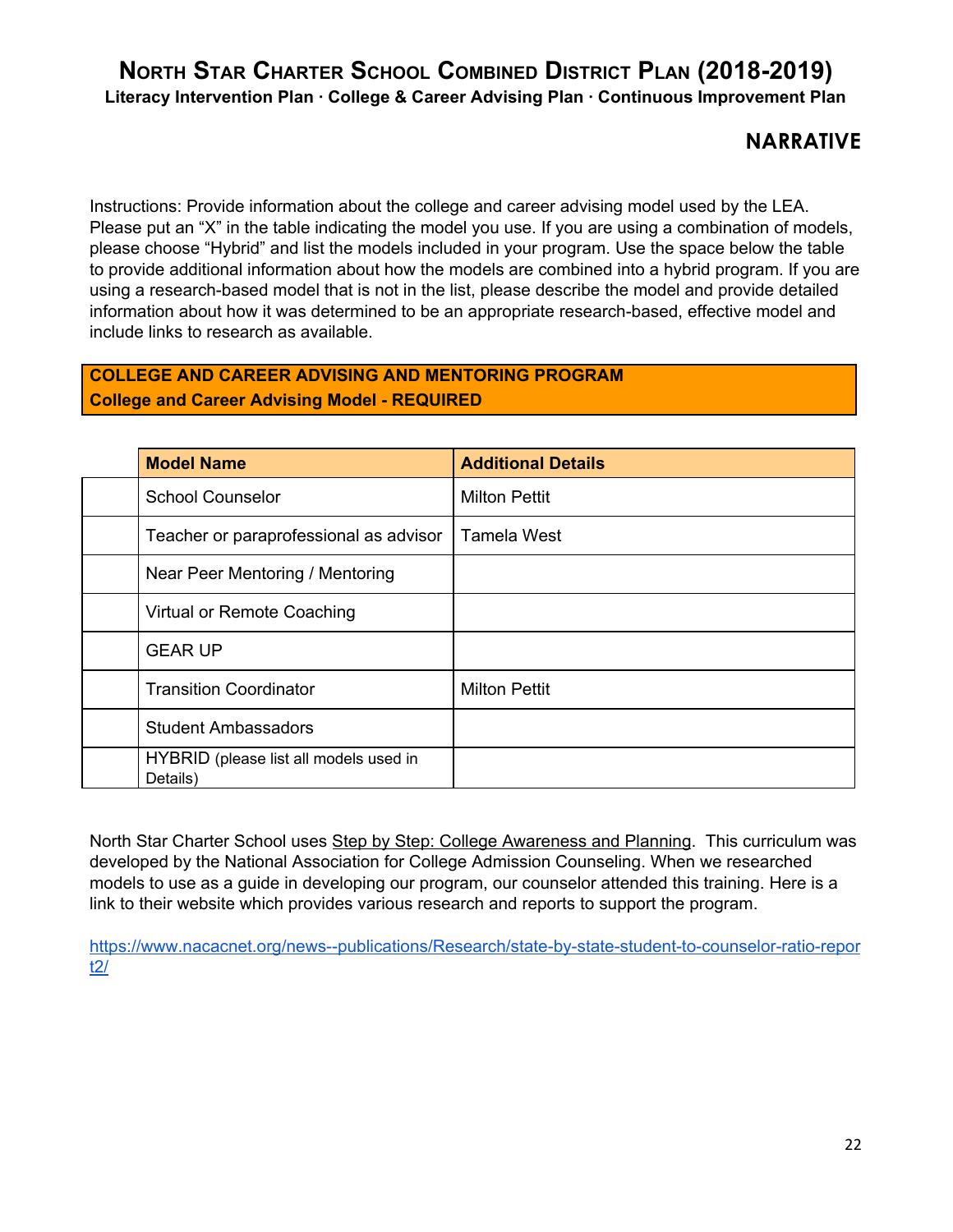## **NARRATIVE**

Instructions: The 2018-2019 Advising Program Summary section is required. Please provide information regarding your planned 2018-2019 College and Career Advising and Mentoring Program, with a particular focus on how you will meet the requirements of Idaho law. In your Program Summary, include a details about advising services provided to all students (grades 8-12) or by grade level, if variable by grade.

### **Advising Program Summary - REQUIRED**

North Star Charter School students graduate high school with a plan for continuing their education. We recognize that plan is different for each student. The majority leave North Star and enter either a two or four year college program. Because of the rigor of our program, we have a few each year choose to take a gap year. Some choose to go on a mission before beginning college.

Here is an outline of our College and Career Advisory Program:

- 1. Identify and map out primary career pathways in grades 8-10 using CIS.
- 2. All juniors take the ASVAB.
- 3. Counselor uses Step by Step: College Awareness and Planning curriculum for grades 11 and 12. This curriculum was developed by the National Association for College Admission Counseling.
- 4. Students in 9<sup>th</sup> grade are strongly encouraged to take the PSAT. All sophomores take the PSAT and all juniors take the SAT at school. Our data indicates that students who follow this route increase their scores every year.
- 5. Test scores are shared with North Star's math and ELA teachers to look for possible gaps in student learning. Teachers in those content areas also teach test taking strategies embedded within their class time to help student be successful and achieve their goals.
- 6. Counselor meets with all juniors and seniors, individually to discuss SAT/ACT results, FAFSA, scholarship information, and college choices.
- 7. Encourage students to look for post-secondary opportunities that fit their desires and needs.
- 8. Encourage students to earn the International Baccalaureate Diploma.
- 9. Encourage students to take advantage of dual credit opportunities offered at North Star.
- 10. Create relationships with colleges and universities where many of our students enroll (BSU, UI, NNU, CI, ISU, BYU, BYU-I, CWI) to establish transfer guides and develop opportunities.
- 11. Schedule and provide lunch for a "Class 101 Seminar" with our juniors.
- 12. Direct parents to FAFSA information nights held at local libraries.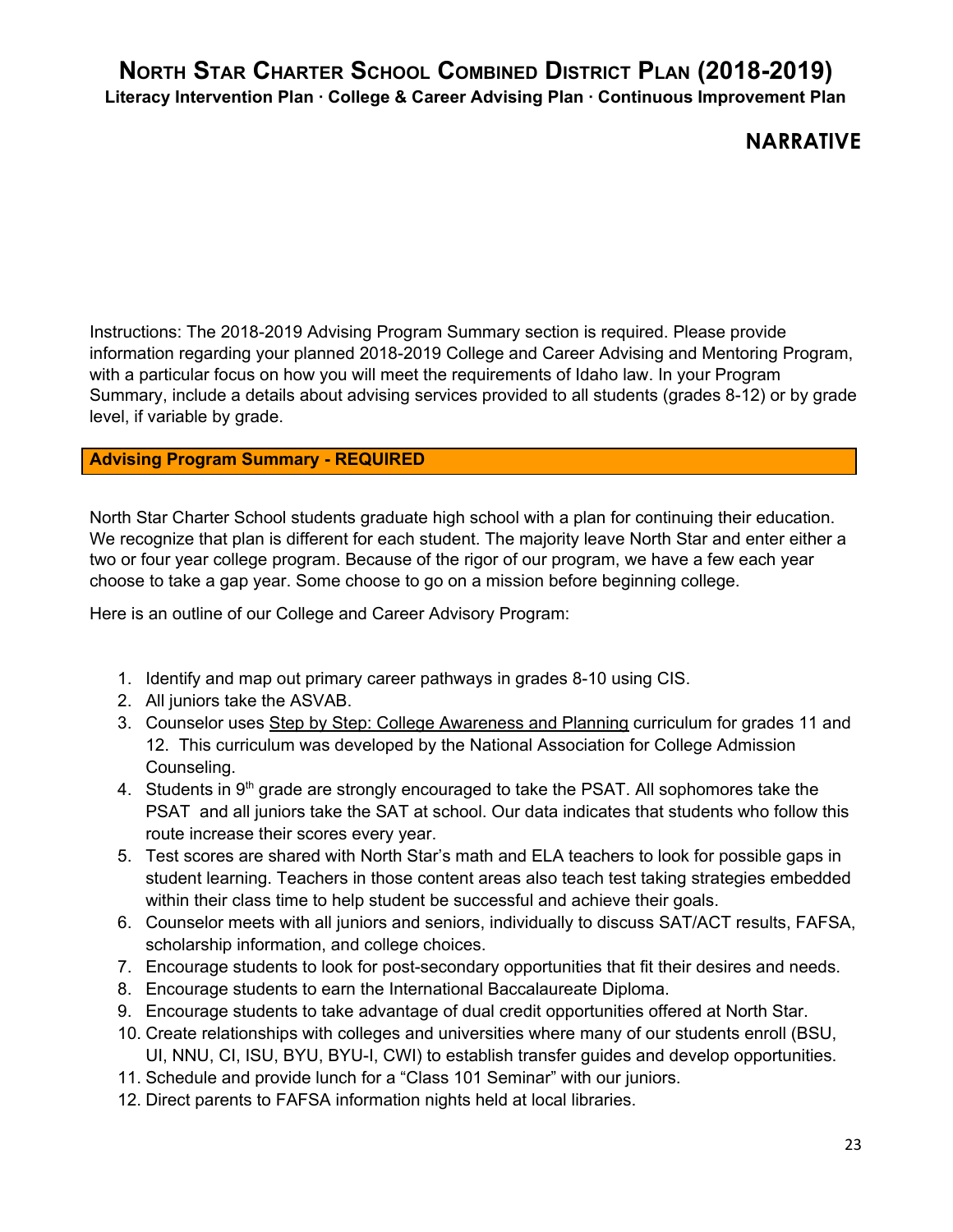## **NARRATIVE**

Instructions: Per statute, you are required to notify parents regarding the college and career advising and mentoring services and resources available to their children. Please describe the process you use to notify parents.

**Summary of Parental Notification - REQUIRED**

Parents are made aware of students' use of CIS, the Step by Step curriculum, dual credit opportunities, college visits and fairs, Class 101, and FAFSA meetings through teacher updates and our counselor's monthly newsletter. North Star's IB Coordinator holds informational meetings in the morning and evening a few times a year to educate parents about the program and what it can do for their student. All of our College Information can also be found on our website at northstarcharter.org under the "parent resources" tab.

### **Other Notes / Comments**

Much of North Star's College and Career Ready Program is embedded within the curriculum of IB. All of our IB teachers attend out of state IB training. Our conversations never revolve around IF a student goes on to college, but WHEN they do. North Star's consistently high test scores, Go On rates, and our continual improvement in students earning an IB Diploma demonstrate our students' readiness for attending University.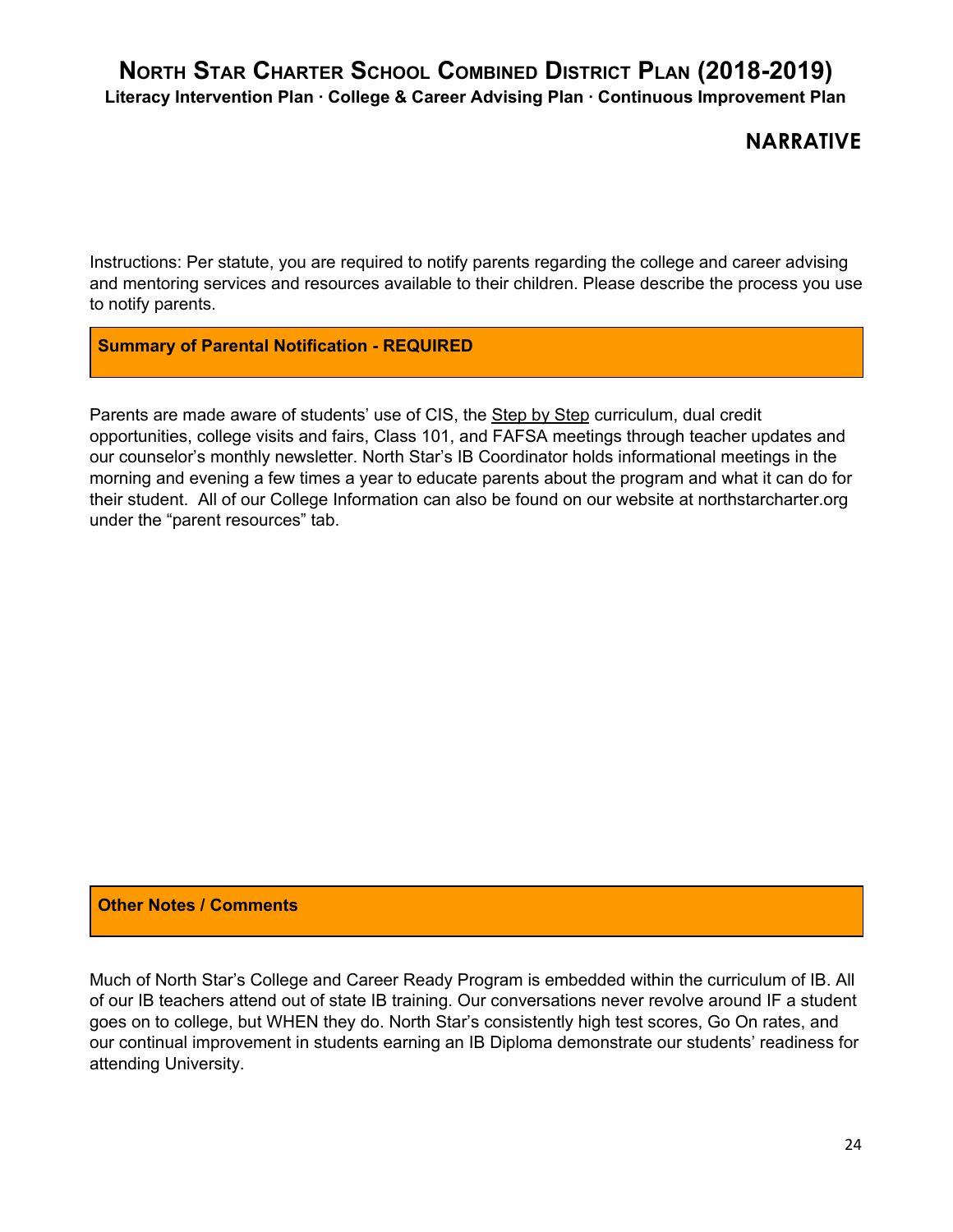## **NARRATIVE**

**Other Notes / Comments**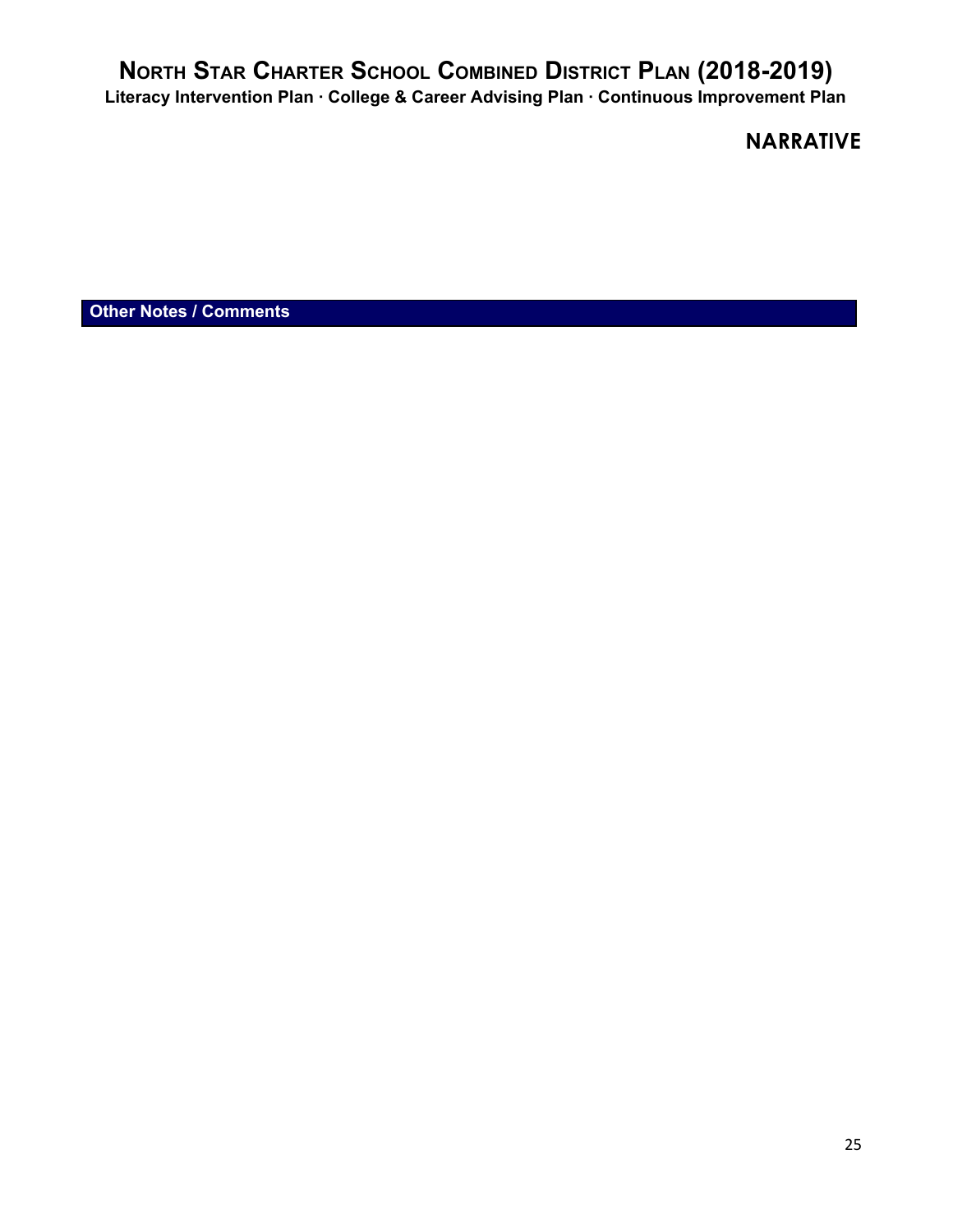## **NARRATIVE**

**Continuous Improvement Plan**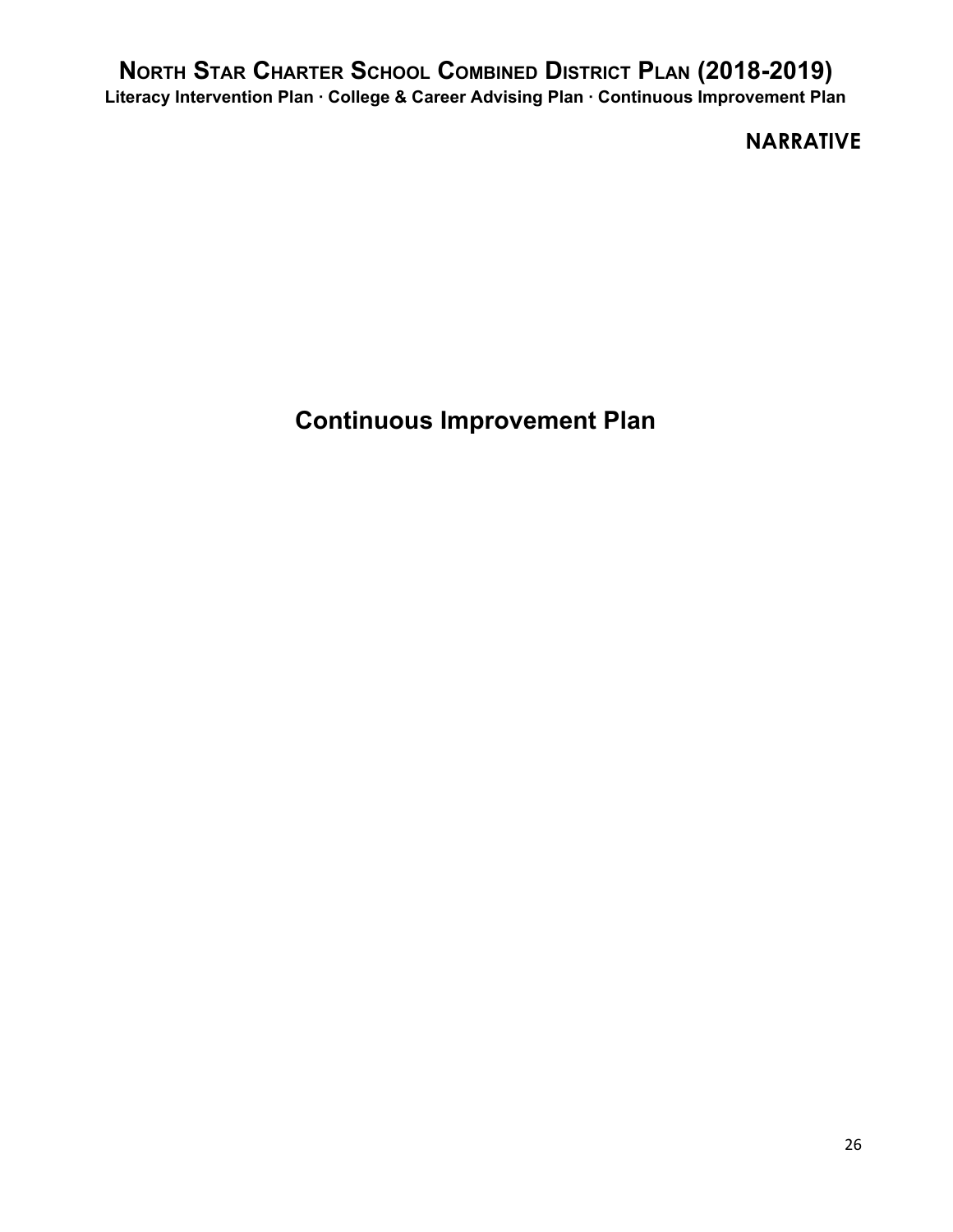## **NARRATIVE**

### **Please proceed to the Combined District Plan Metrics – Template Part 2 AND the Literacy Plan Proposed Budget – Template Part 3.**

Performance Metrics Instructions:

Provide your data and set Benchmarks (performance targets) using the **2018-19 Combined Plan Metrics – Template Part 2**. The template includes two (2) tabs: Instructions & Examples and Metrics. Please review the Instructions and Examples tab before entering your data into the Metrics tab.

Literacy Plan Proposed Budget Instructions:

Provide the Proposed Literacy Plan Budget using the **2018-19 Combined Plan- Literacy Budget – Template Part 3**. Please note that the budget template includes three (3) tabs: Instructions, Budget Estimator, and Proposed Budget. Please review the Instructions tab before entering your data into the Proposed Budget tab.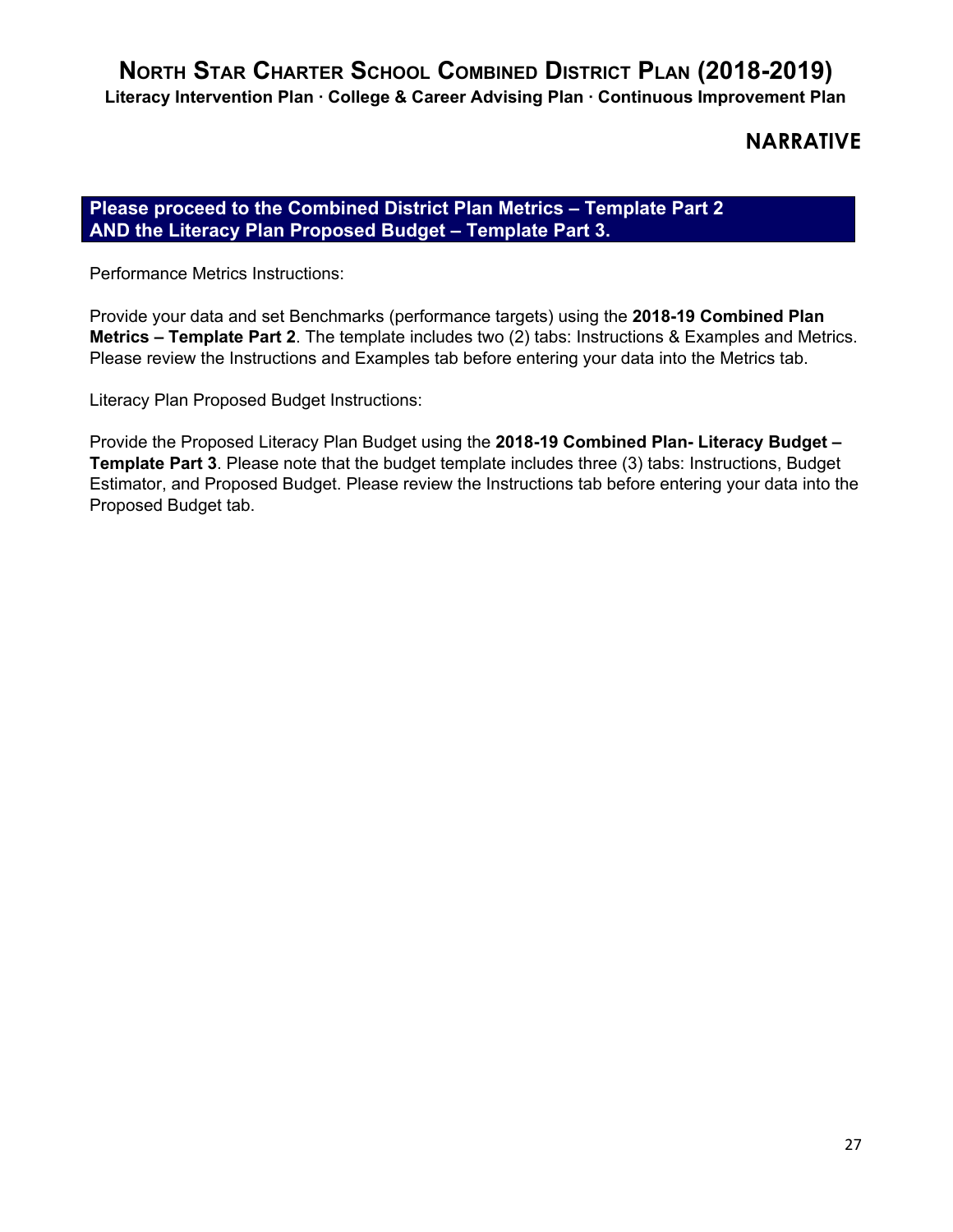## **NARRATIVE**

# INSTRUCTIONS & EXAMPLES

**How to Complete the "Continuous Improvement Measures" table: 1.** All **data entry should happen in the METRICS tab of this spreadsheet. 2.** At the top of the METRICS tab, please enter your school district/LEA number (Example: 431) and District Name (Example: Weiser School District). **3. Please note that all shaded metrics are required.** The Continuous Improvement Measures (CIP only metrics) are shaded blue, the College and Career Advising metrics are shaded orange, and the Reading Readiness metrics are shaded yellow. If you are using this template to create a combined plan, please make sure to complete all of the shaded metrics. **4. Unshaded metrics are** *not* **required,** but are provided as examples often used by districts (if you do not wish to use them, you can delete them). You may also add metrics that reflect your local priorities. **5.** For metrics where both the # and % of students who meet a target (proficiency, etc.) is required, enter the #s of students as directed. The percentages and Improvement / Change rate will automatically calculate. **6.** For metrics that only require the # of students who hit a target OR the % of students who hit the target, please enter the appropriate data. If the Improvement / Change rate is appropriate for that measure, it will automatically calculate. **7.** NOTE: The Go On Rates data is available on our website (https://boardofed.idaho.gov/k-12-education/school-district-charter-school-planning-training/) under Combined District Plan / Other Resources. **8.** Set your Benchmarks (performance targets) for each metric. Please note that, per IDAPA, you should set a Benchmark for all of the required (shaded) Continuous Improvement Measures. Metrics where Benchmarks are not required (typically # of students proficient) are clearly indicated, so please ensure that all other 2018-19 Benchmarks for required (shaded) metrics are completed. **9.** If there are LEA-specific (optional) metrics that you have previously included in your Continuous Improvement Plan that you wish to continue to track and report on, please add those to your table in the provided rows (examples of commonly used metrics have been provided in this tab, but the rows are blank in the METRICS tab). Create 2018-19 Benchmarks for any LEA-specific metrics you have included in your table.

| <b>Goal</b>                     | <b>Performance Metric</b>                                                                      |                    | SY 2016-17<br>(Yr 1) |                    | SY 2017-18<br>(Yr 2) | <b>Improveme</b><br>nt / Change<br>$(Yr 2 - Yr 1)$ | 2018-19<br><b>Benchmarks</b><br>(LEA Chosen<br>2018-19<br><b>Performance</b><br><b>Targets)</b> |  |
|---------------------------------|------------------------------------------------------------------------------------------------|--------------------|----------------------|--------------------|----------------------|----------------------------------------------------|-------------------------------------------------------------------------------------------------|--|
| All students<br>will be college | # of students who met the<br>college ready benchmark on                                        | #<br>bench<br>mark | # tested             | #<br>bench<br>mark | # tested             | Not                                                | Not Required                                                                                    |  |
| and career<br>ready             | the college entrance exam<br>(SAT/ACT)                                                         | 15                 | 20                   | 16                 | 25                   | Required                                           |                                                                                                 |  |
|                                 | % students who met the<br>college ready benchmark on<br>the college entrance exam<br>(SAT/ACT) |                    | 75.00%               |                    | 64.00%               | $-11$<br>percentage<br>points                      | 75%                                                                                             |  |

## **Continuous Improvement Measures (all shaded metrics are required)**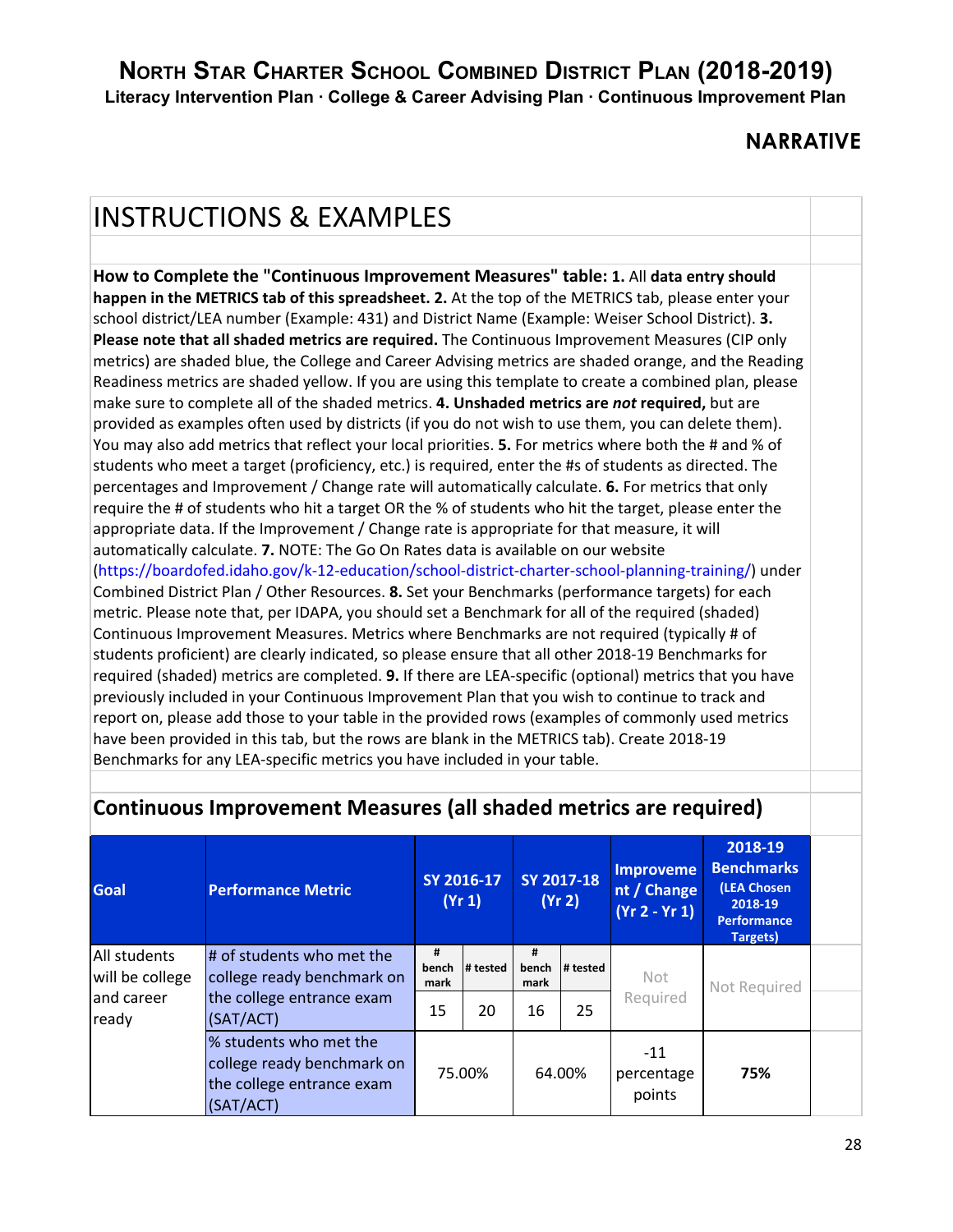**Literacy Intervention Plan · College & Career Advising Plan · Continuous Improvement Plan**

|      | % students participating in<br>one or more advanced<br>opportunity                                          |                          | 29.00%               |                          | 65.00%               | 36<br>percentage<br>points                         | 80%                                                                                             |  |
|------|-------------------------------------------------------------------------------------------------------------|--------------------------|----------------------|--------------------------|----------------------|----------------------------------------------------|-------------------------------------------------------------------------------------------------|--|
| Goal | <b>Performance Metric</b>                                                                                   |                          | SY 2016-17<br>(Yr 1) |                          | SY 2017-18<br>(Yr 2) | <b>Improveme</b><br>nt / Change<br>$(Yr 2 - Yr 1)$ | 2018-19<br><b>Benchmarks</b><br>(LEA Chosen<br>2018-19<br><b>Performance</b><br><b>Targets)</b> |  |
|      | % CTE track HS students<br>graduating with an<br>industry-recognized<br>certification                       |                          | <b>NA</b>            |                          | <b>NA</b>            | <b>NA</b>                                          | <b>NA</b>                                                                                       |  |
|      | % CTE track HS students who<br>passed the CTE-recognized<br>workplace readiness exam                        |                          | <b>NA</b>            |                          | <b>NA</b>            | <b>NA</b>                                          | <b>NA</b>                                                                                       |  |
|      | # of high school students<br>graduating with an<br>associate's degree or a<br>career technical certificate  |                          | <b>NA</b>            |                          | <b>NA</b>            | <b>NA</b>                                          | <b>NA</b>                                                                                       |  |
|      | 4-year cohort graduation<br>rate                                                                            |                          | 91.00%               |                          |                      |                                                    |                                                                                                 |  |
|      | % of students with learning<br>plan created and reviewed<br>in 8th grade                                    | 8                        | 100.0<br>0%          | 8                        | 100.0<br>0%          | $\mathbf 0$<br>percentage<br>points                | 100%                                                                                            |  |
|      |                                                                                                             | 9                        | 100.0<br>0%          | 9                        | 100.0<br>0%          | 0<br>percentage<br>points                          | 100%                                                                                            |  |
|      | % of learning plans reviewed                                                                                | 10                       | 100.0<br>0%          | 10                       | 100.0<br>0%          | $\Omega$<br>percentage<br>points                   | 100%                                                                                            |  |
|      | annual by grade level                                                                                       | 11                       | 100.0<br>0%          | 11                       | 100.0<br>0%          | 0<br>percentage<br>points                          | 100%                                                                                            |  |
|      |                                                                                                             | 12                       | 100.0<br>0%          | 12                       | 100.0<br>0%          | $\Omega$<br>percentage<br>points                   | 100%                                                                                            |  |
|      | # students who Go On to<br>some form of postsecondary<br>education within 1 year of                         | #<br><b>Enrolle</b><br>d | #2016<br>cohort      | #<br><b>Enrolle</b><br>d | #2017<br>cohort      | Not<br>Required                                    | Not Required                                                                                    |  |
|      | <b>HS</b> graduation                                                                                        | 18                       | 25                   | 13                       | 19                   |                                                    |                                                                                                 |  |
|      | % students who Go On to<br>some form of postsecondary<br>education within 1 year of<br><b>HS</b> graduation |                          | 72.00%               |                          | 68.42%               | $-3.58$<br>percentage<br>points                    | 75%                                                                                             |  |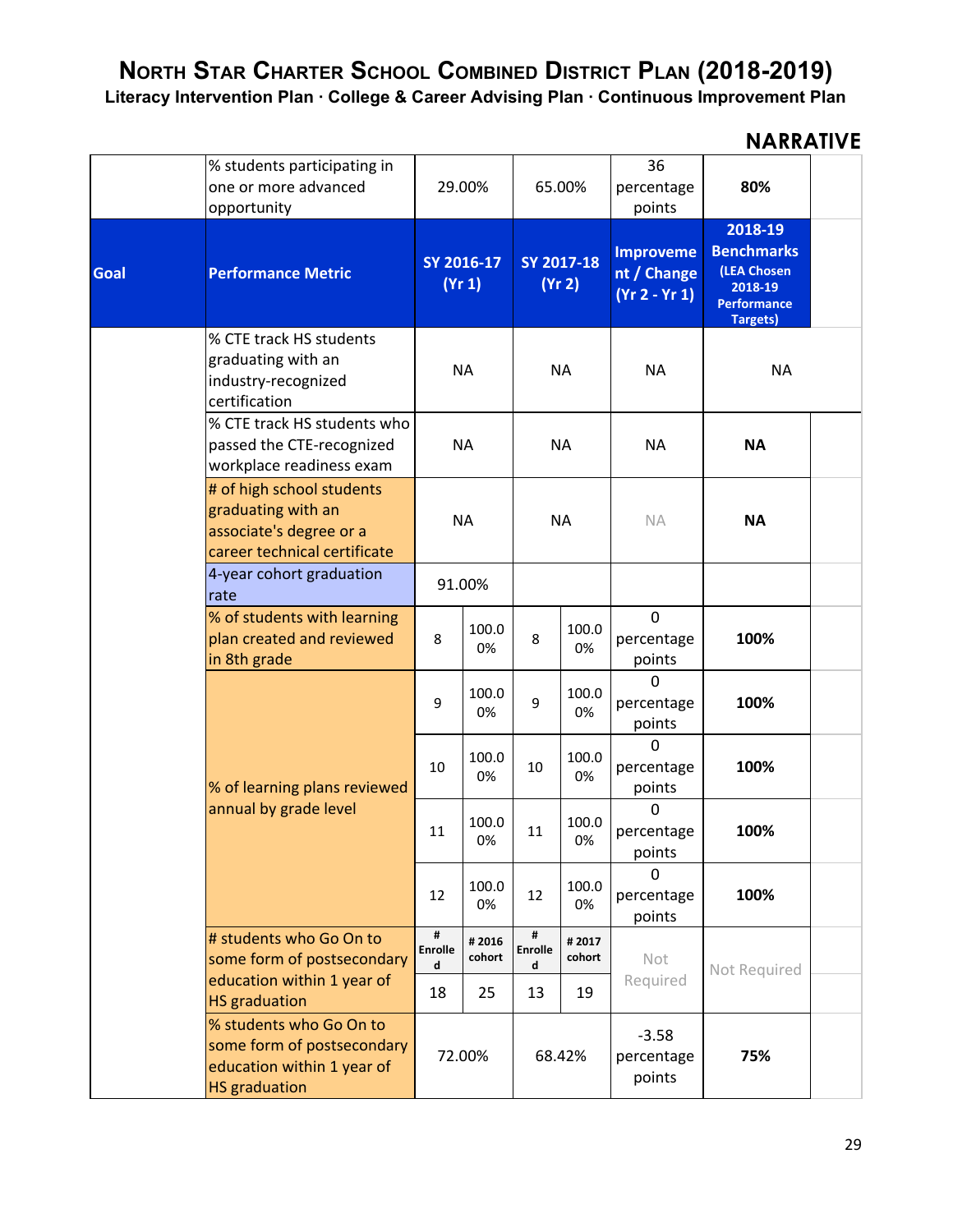**Literacy Intervention Plan · College & Career Advising Plan · Continuous Improvement Plan**

|                                                  | # students who Go On to<br>some form of postsecondary                                                        | #<br><b>Enrolle</b><br>d | #2015<br>cohort                     | #<br><b>Enrolle</b><br>d | #2016<br>cohort      | Not                                                | Not Required                                                                             |  |
|--------------------------------------------------|--------------------------------------------------------------------------------------------------------------|--------------------------|-------------------------------------|--------------------------|----------------------|----------------------------------------------------|------------------------------------------------------------------------------------------|--|
|                                                  | education within 2 years of<br><b>HS</b> graduation                                                          | 14                       | 19                                  | 21                       | 25                   | Required                                           |                                                                                          |  |
|                                                  | % students who Go On to<br>some form of postsecondary<br>education within 2 years of<br><b>HS</b> graduation |                          | 73.68%                              |                          | 84.00%               | 10.32<br>percentage<br>points                      | 80%                                                                                      |  |
| <b>Goal</b>                                      | <b>Performance Metric</b>                                                                                    |                          | SY 2016-17<br>(Yr 1)                |                          | SY 2017-18<br>(Yr 2) | <b>Improveme</b><br>nt / Change<br>$(Yr 2 - Yr 1)$ | 2018-19<br><b>Benchmarks</b><br>(LEA Chosen<br>2018-19<br><b>Performance</b><br>Targets) |  |
| All students<br>will be                          | # students who scored<br>proficient on the 8th grade                                                         | #<br>proficie<br>nt      | # tested proficie                   | #<br>nt                  | # tested             | Not                                                | Not Required                                                                             |  |
| prepared to<br>transition from                   | math ISAT                                                                                                    | 59                       | 81                                  | 73                       | 89                   | Required                                           |                                                                                          |  |
| middle school /<br>junior high to<br>high school | % students who scored<br>proficient on the 8th grade<br>math ISAT                                            |                          | 72.84%                              |                          | 82.02%               | 9.18<br>percentage<br>points                       | 80%                                                                                      |  |
|                                                  | # students who scored<br>proficient on the 8th grade<br><b>ELA ISAT</b>                                      | #<br>proficie<br>nt      | # tested $ $ proficie $ $ # tested  | #<br>nt                  |                      | Not                                                | Not Required                                                                             |  |
|                                                  |                                                                                                              | 58                       | 80                                  | 71                       | 89                   | Required                                           |                                                                                          |  |
|                                                  | % students who scored<br>proficient on the 8th grade<br><b>ELA ISAT</b>                                      |                          | 72.50%                              |                          | 79.78%               | 7.28<br>percentage<br>points                       | 80%                                                                                      |  |
| All students<br>will be                          | # students who scored<br>proficient on the 6th grade                                                         | #<br>nt                  | proficie # tested proficie # tested | #<br>nt                  |                      | Not                                                | <b>Not Required</b>                                                                      |  |
| prepared to<br>transition from                   | math ISAT                                                                                                    | 70                       | 103                                 | 77                       | 103                  | Required                                           |                                                                                          |  |
| grade 6 to<br>grade 7                            | % students who scored<br>proficient on the 6th grade<br>math ISAT                                            | 67.96%                   |                                     | 74.76%                   |                      | 6.8<br>percentage<br>points                        | 80%                                                                                      |  |
|                                                  | # students who scored<br>proficient on the 6th grade                                                         | #<br>proficie<br>nt      | # tested proficie # tested          | #<br>nt                  |                      | Not<br>Required                                    | <b>Not Required</b>                                                                      |  |
|                                                  | <b>ELA ISAT</b>                                                                                              | 59                       | 103                                 | 82                       | 104                  |                                                    |                                                                                          |  |
|                                                  | % students who scored<br>proficient on the 6th grade<br><b>ELA ISAT</b>                                      |                          | 57.28%                              |                          | 78.85%               | 21.56<br>percentage<br>points                      | 80%                                                                                      |  |
| All students<br>will                             | # students who scored                                                                                        | #<br>nt                  | proficie # tested proficie # tested | #<br>nt                  |                      | Not                                                |                                                                                          |  |
| demonstrate<br>the reading<br>readiness          | "proficient" on the<br><b>Kindergarten Spring IRI</b>                                                        | 79                       | 86                                  | 81                       | 83                   | Required                                           | <b>Not Required</b>                                                                      |  |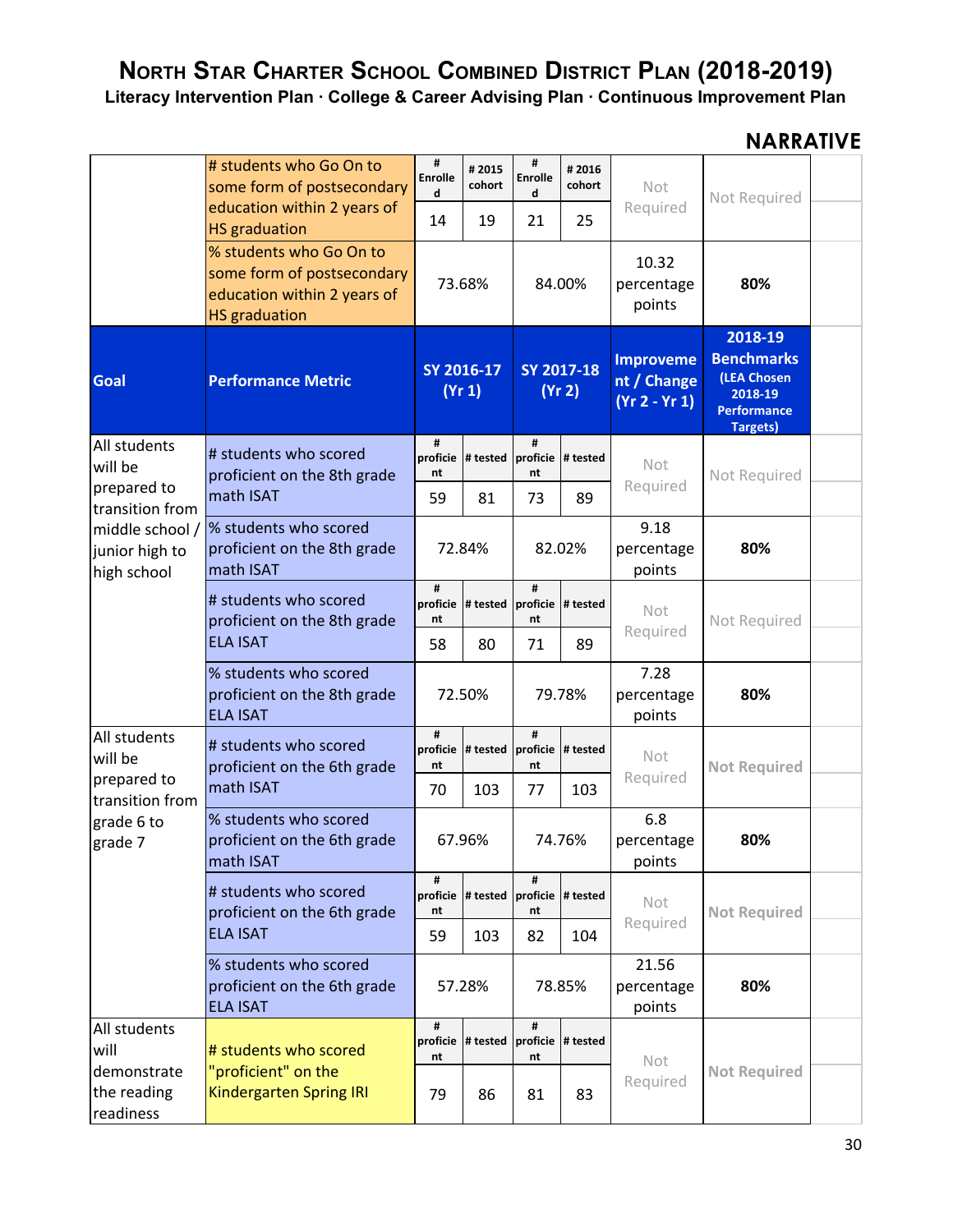**Literacy Intervention Plan · College & Career Advising Plan · Continuous Improvement Plan**

### **NARRATIVE**

| needed to<br>transition to<br>the next grade | % students who scored<br>"proficient" on the<br><b>Kindergarten Spring IRI</b> |                     | 91.86%                              |         | 97.59%               | 5.73<br>percentage<br>points                       | 95%                                                                                             |  |
|----------------------------------------------|--------------------------------------------------------------------------------|---------------------|-------------------------------------|---------|----------------------|----------------------------------------------------|-------------------------------------------------------------------------------------------------|--|
|                                              | # students who scored<br>"proficient" on the Grade 1                           | #<br>nt             | proficie # tested proficie # tested | #<br>nt |                      | <b>Not</b>                                         | <b>Not Required</b>                                                                             |  |
|                                              | <b>Spring IRI</b>                                                              | 66                  | 84                                  | 74      | 84                   | Required                                           |                                                                                                 |  |
|                                              | % students who scored<br>"proficient" on the Grade 1<br><b>Spring IRI</b>      |                     | 78.57%                              |         | 88.10%               | 9.52<br>percentage<br>points                       | 90%                                                                                             |  |
| <b>Goal</b>                                  | <b>Performance Metric</b>                                                      |                     | SY 2016-17<br>(Yr 1)                |         | SY 2017-18<br>(Yr 2) | <b>Improveme</b><br>nt / Change<br>$(Yr 2 - Yr 1)$ | 2018-19<br><b>Benchmarks</b><br>(LEA Chosen<br>2018-19<br><b>Performance</b><br><b>Targets)</b> |  |
|                                              | # of students who scored<br>"proficient" on the Grade 2                        | #<br>proficie<br>nt | # tested proficie # tested          | #<br>nt |                      | <b>Not</b>                                         | <b>Not Required</b>                                                                             |  |
|                                              | <b>Spring IRI</b>                                                              | 80                  | 90                                  | 66      | 84                   | Required                                           |                                                                                                 |  |
|                                              | % students who scored<br>"proficient" on the Grade 2<br><b>Spring IRI</b>      |                     | 88.89%                              |         | 78.57%               | $-10.32$<br>percentage<br>points                   | 90%                                                                                             |  |
|                                              | # students who scored<br>"proficient" on the Grade 3                           | #<br>nt             | proficie # tested proficie # tested | #<br>nt |                      | Not                                                | <b>Not Required</b>                                                                             |  |
|                                              | <b>Spring IRI</b>                                                              | 89                  | 95                                  | 82      | 90                   | Required                                           |                                                                                                 |  |
|                                              | % students who scored<br>"proficient" on the Grade 3<br><b>Spring IRI</b>      |                     |                                     |         | 91.11%               | 91.11<br>percentage<br>points                      | 82%                                                                                             |  |

**How to Complete the "College and Career Advising: LEA Chosen Performance Metrics"**

**table: 1.** Identify the data you want to track and report about your students and/or your district's college and career advising program. Please note that the LEA chosen metric(s) *must* be different than the required college and career advising metrics (shaded in yellow in the CIP metrics table). Some examples are provided in the table below. **2.** Provide at least one year of previous performance data (SY 2017-18 Results). The only exception is if you are using a metric based on a new assessment (your district is in the first year of implementation). If that is the case, indicate that in the notes below the table (available in the METRICS tab). **3.** Set the 2018-19 Benchmarks (performance targets) for any metrics you have created for the 2018-19 school year.

### **College and Career Advising: LEA Chosen Performance Metrics (at least 1 required)**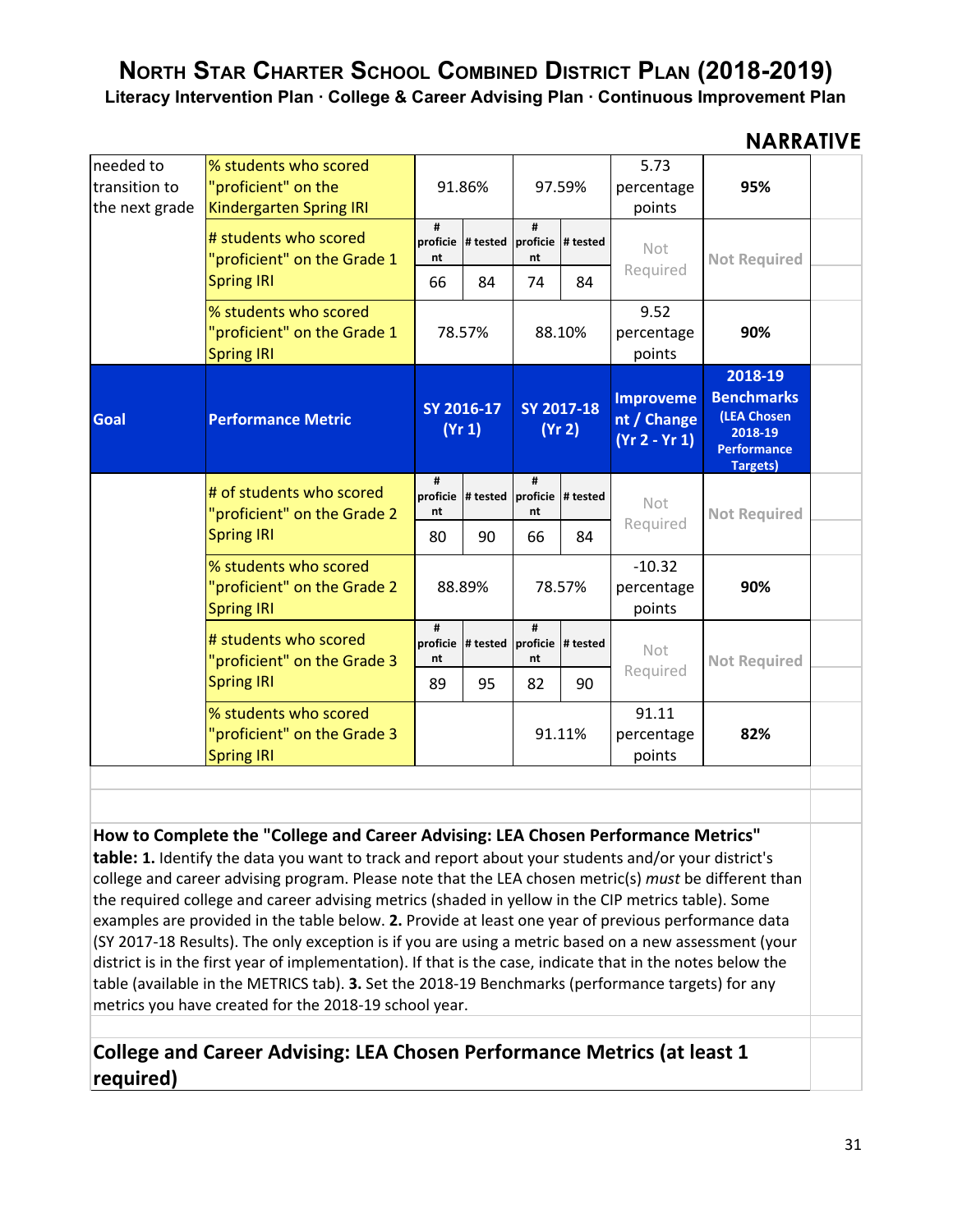**Literacy Intervention Plan · College & Career Advising Plan · Continuous Improvement Plan**

|                                                                                    |                              | <b>NARRATIVE</b>                                                                         |  |
|------------------------------------------------------------------------------------|------------------------------|------------------------------------------------------------------------------------------|--|
| <b>Performance Metric</b>                                                          | SY 2017-18<br><b>Results</b> | 2018-19<br><b>Benchmarks</b><br>(LEA Chosen<br>2018-19<br><b>Performance</b><br>Targets) |  |
| % of high school seniors who completed the FAFSA                                   | 74%                          | 80%                                                                                      |  |
| % of high school seniors who applied to at least one post-secondary<br>institution | 95%                          | 90%                                                                                      |  |

**How to Complete the "Literacy Intervention: LEA Chosen Performance Metrics" table: 1.** Identify the data you want to track and report about your students / literacy program. Please note that the LEA chosen metric(s) *must* be different than the reading readiness metrics (shaded in purple in the CIP metrics table). Some examples are provided in the table below. **2.** Provide at least one year of previous performance data (SY 2017-18 Results). The only exception is if you are using a metric based on a new assessment (your district is in the first year of implementation). If that is the case, indicate that in the notes below the table (available in the METRICS tab). **3.** Set the 2018-19 Benchmarks (performance targets) for any metrics you have created for the 2018-19 school year.

### **Literacy Intervention: LEA Chosen Performance Metrics (at least 1 required)**

| <b>Performance Metric</b>                                                                                                       | SY 2017-18<br><b>Results</b> | 2018-19<br><b>Benchmarks</b><br>(LEA Chosen<br>2018-19<br><b>Performance</b><br><b>Targets</b> ) |  |
|---------------------------------------------------------------------------------------------------------------------------------|------------------------------|--------------------------------------------------------------------------------------------------|--|
| % of K-3 students who scored below proficient on the Fall IRI who gained<br>at least one performance category on the Spring IRI | 60%                          | 70%                                                                                              |  |
| % of students who scored proficient or advanced on the ELA section of<br>the Grade 3 ISAT                                       | 70%                          | 75%                                                                                              |  |
| % of kindergarten students who scored proficient on the Spring [Easy<br><b>CBM-Letter Sound Fluency]</b>                        | 100%                         | (Istation)<br>%who reach<br>benchmark in<br>phonemic<br>awareness in<br>spring= $95%$            |  |

| <b>District Name and Number:</b>                           | North Star Charter School #493 |
|------------------------------------------------------------|--------------------------------|
| Estimated Total Literacy Funding for 2018-2019 \$21,350.00 |                                |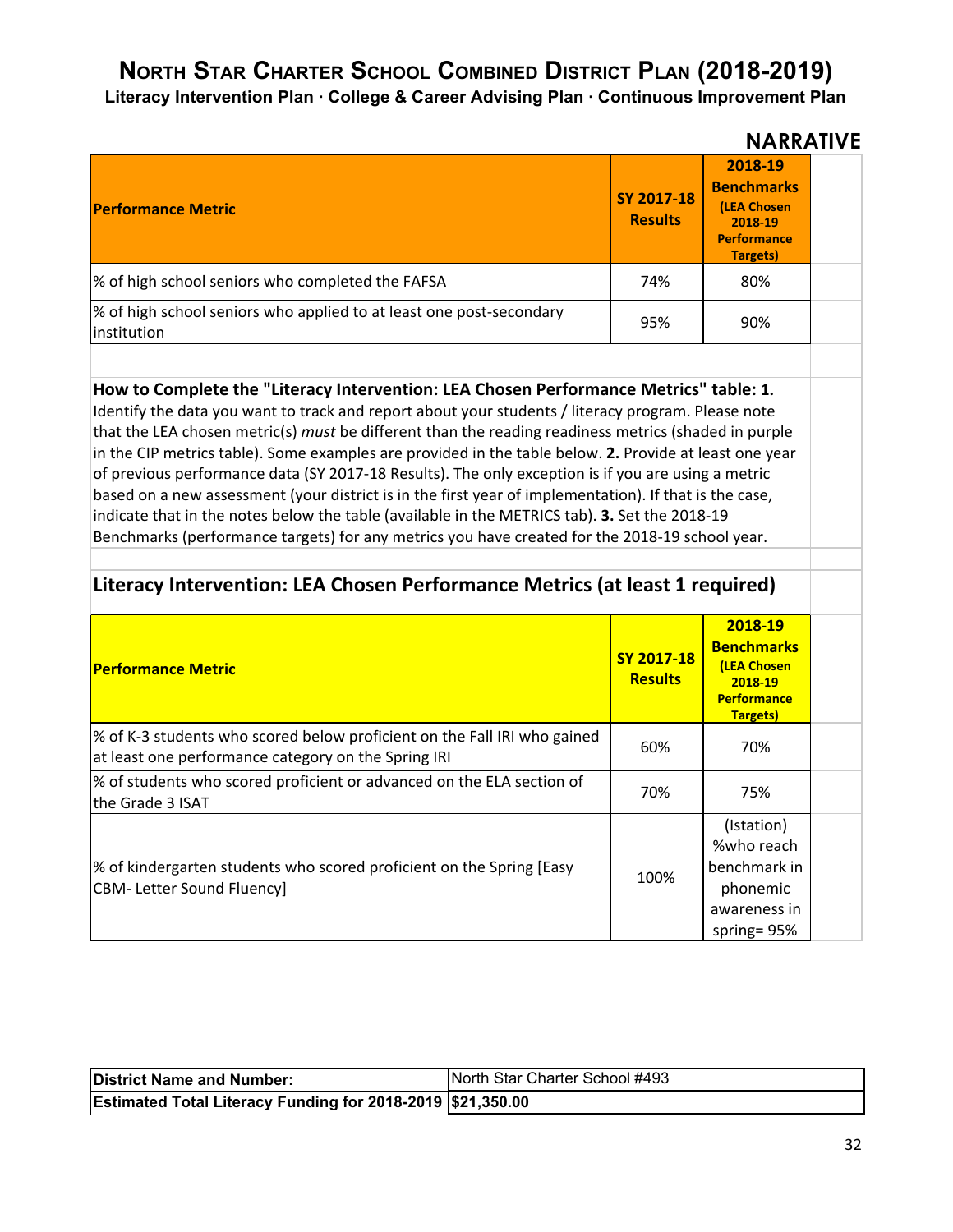**Literacy Intervention Plan · College & Career Advising Plan · Continuous Improvement Plan**

| <b>PERSONNEL COSTS</b>                                                                                                  |                                                                           |                             |                                   |                             | <b>Proposed Budget</b>                            |                                             |
|-------------------------------------------------------------------------------------------------------------------------|---------------------------------------------------------------------------|-----------------------------|-----------------------------------|-----------------------------|---------------------------------------------------|---------------------------------------------|
| <b>Position / Item</b>                                                                                                  | <b>Details</b>                                                            | <b>FTE</b>                  | <b>Cost Per</b><br><b>FTE</b>     | <b>Total</b><br>Cost        | <b>Amount</b><br>from<br>Literacy<br><b>Funds</b> | <b>Amount</b><br>from Other<br><b>Funds</b> |
|                                                                                                                         |                                                                           |                             |                                   |                             |                                                   | 0.00                                        |
| Paraprofessional<br>Support                                                                                             | 8 Paras                                                                   | 180<br>min/wk               | 10.30                             | 7,904.00                    | 4,230.02                                          | 3,673.98                                    |
| Paraprofessional<br>Support                                                                                             | 4 kinder paras                                                            | 180<br>min/wk               | 10.30                             | 3,995.00                    | 0.00                                              | 3,995.00                                    |
| <b>Benefits</b>                                                                                                         |                                                                           |                             |                                   | 0.00                        |                                                   | 0.00                                        |
|                                                                                                                         |                                                                           |                             | <b>Personnel Subtotal</b>         | 11,899.00                   | 4,230.02                                          |                                             |
| <b>PROGRAMS / CURRICULA COSTS</b>                                                                                       |                                                                           |                             |                                   |                             | <b>Proposed Budget</b>                            |                                             |
| <b>Item</b>                                                                                                             | <b>Details</b>                                                            | # Items                     | <b>Cost Per</b><br><b>Item</b>    | <b>Total</b><br>Cost        | <b>Amount</b><br>from<br>Literacy<br><b>Funds</b> | <b>Amount</b><br>from Other<br><b>Funds</b> |
| <b>Wonders Reading</b><br>Program                                                                                       | <b>Comprehensive Reading</b><br>Program                                   |                             |                                   | 60,000.00                   | 0.00                                              | 60,000.00                                   |
| Raz Kids Reading<br>Program                                                                                             | online licesnses per grade<br>level for students who need<br>intervention | 8                           | 109.00                            | 872.00                      | 872.00                                            | 0.00                                        |
| A to Z Tutoring                                                                                                         | diffrentiated reading lessons<br>(grades K-2)                             | 1                           | 64.13                             | 64.13                       | 64.13                                             | 0.00                                        |
| Sound Partner<br>Components                                                                                             | Leveled BOB books                                                         |                             |                                   | 100.00                      | 100.00                                            |                                             |
| Headsprout                                                                                                              | <b>Online Reading Program</b>                                             | 3                           | 199.95                            | 599.85                      | 599.85                                            |                                             |
|                                                                                                                         | Programs / Curricula Subtotal                                             |                             |                                   | 61,635.98                   |                                                   | 1,635.98 60,000.00                          |
| <b>TRANSPORTATION COSTS (NOTE: Literacy Funds may not be used in excess of</b><br>\$100 per student for transportation) |                                                                           |                             |                                   |                             | <b>Proposed Budget</b>                            |                                             |
| Item                                                                                                                    | <b>Details</b>                                                            | $\#$<br><b>Studen</b><br>ts | <b>Cost Per</b><br><b>Student</b> | <b>Total</b><br><b>Cost</b> | <b>Amount</b><br>from<br>Literacy<br><b>Funds</b> | <b>Amount</b><br>from Other<br><b>Funds</b> |
|                                                                                                                         |                                                                           |                             |                                   |                             |                                                   | 0.00                                        |
| N/A                                                                                                                     |                                                                           |                             |                                   | 0.00                        |                                                   | 0.00                                        |
|                                                                                                                         |                                                                           |                             |                                   | 0.00                        |                                                   | 0.00<br>0.00                                |
| 0.00 0.00<br><b>Transportation Subtotal</b><br><b>OTHER COSTS</b><br><b>Proposed Budget</b>                             |                                                                           |                             |                                   |                             |                                                   |                                             |
|                                                                                                                         |                                                                           |                             |                                   |                             |                                                   |                                             |
| Item                                                                                                                    | <b>Details</b>                                                            | # Items                     | <b>Cost Per</b>                   | <b>Total</b>                | <b>Amount</b>                                     | <b>Amount</b>                               |